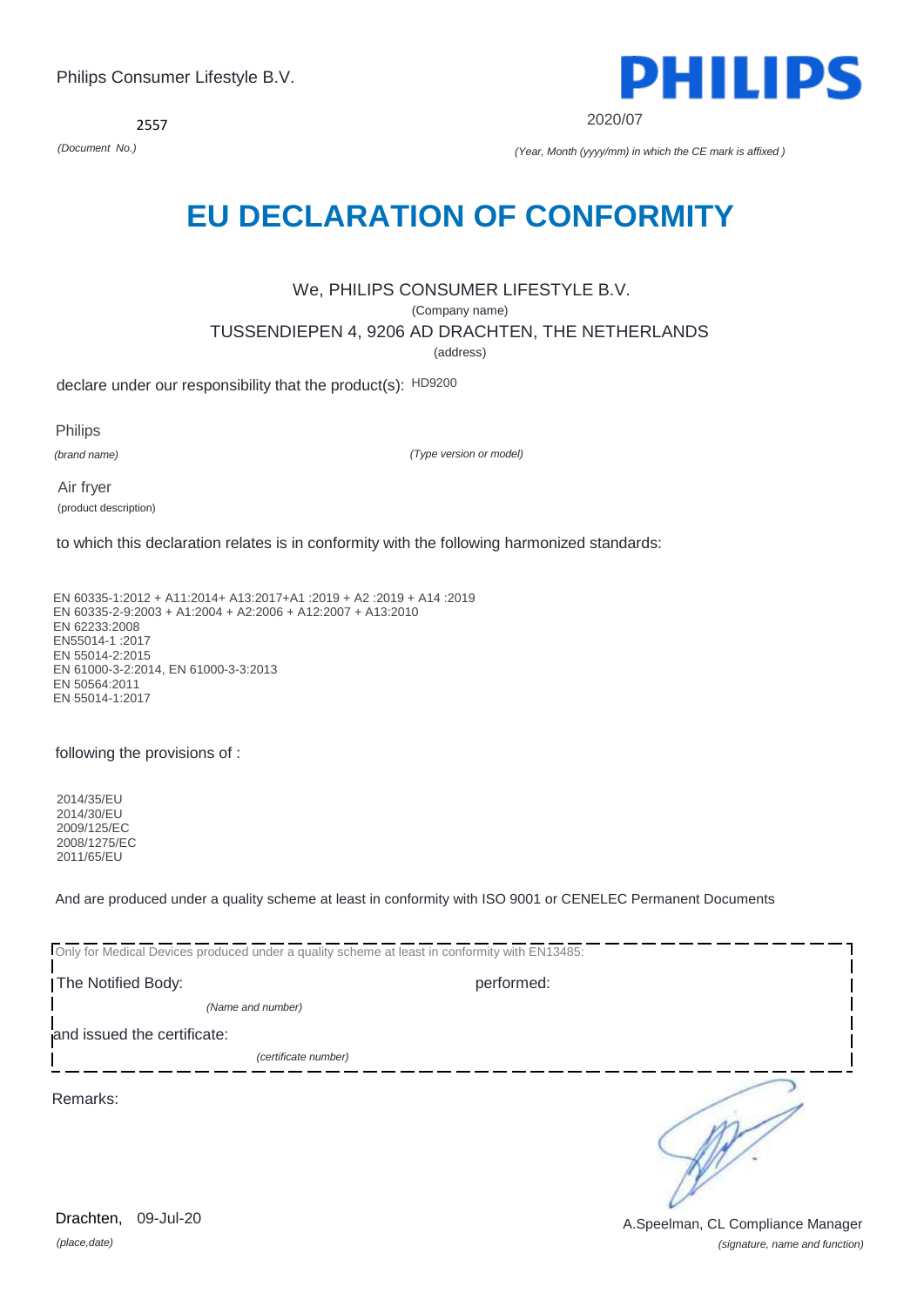2557



2020/07

*(Document No. /Bericht Nr. ) (Year, Month (yyyy/mm) in which the CE mark is affixed /Jahr der CE Zeichenerteilung )*

## **EU DECLARATION OF CONFORMITY**

(EG - Konformitätserklärung)

## We, PHILIPS CONSUMER LIFESTYLE B.V.

(Company name / Name)

#### TUSSENDIEPEN 4, 9206 AD DRACHTEN, THE NETHERLANDS

(address / Anschrift)

declare under our responsibility that the product(s): HD9200

erklären als Verantwortliche, daß folgende(s) elektrische(n) Produkt(e)

Philips

*(brand name, Markenname)*

*(Type version or model, Typenbezeichnung oder Modell )*

Air fryer (product description, Produktbezeichnung)

to which this declaration relates is in conformity with the following harmonized standards:

(auf die sich diese Konformitätserklärung bezieht, allen nachstehenden hamonisierten Normen entspricht.)

EN 60335-1:2012 + A11:2014+ A13:2017+A1 :2019 + A2 :2019 + A14 :2019 EN 60335-2-9:2003 + A1:2004 + A2:2006 + A12:2007 + A13:2010 EN 62233:2008 EN55014-1 :2017 EN 55014-2:2015 EN 61000-3-2:2014, EN 61000-3-3:2013 EN 50564:2011 EN 55014-1:2017

#### following the provisions of :

(Entsprechend den Bestimmungen der)

2014/35/EU 2014/30/EU 2009/125/EC 2008/1275/EC 2011/65/EU

And are produced under a quality scheme at least in conformity with ISO 9001 or CENELEC Permanent Documents (und die gemäß eines Qualitätsystems produziert werden, dass mindestens der ISO 9001 oder CENELEC Permanent Documents entspricht)

Only for Medical Devices produced under a quality scheme at least in conformity with EN13485: The Notified Body: performed: (benannte Stelle) *(Name and number/ Name und Kennnummer ) (ausgeführt) (description of intervention / Beschreibung des Verfahrens)*  and issued the certificate: *(und stellen das Zertifikat) (certificate number / Zertifikatnummer)* ∍ Remarks:

*(signature, name and function / Unterschrift, Name und Funktion des Unterzeichners )* A.Speelman, CL Compliance Manager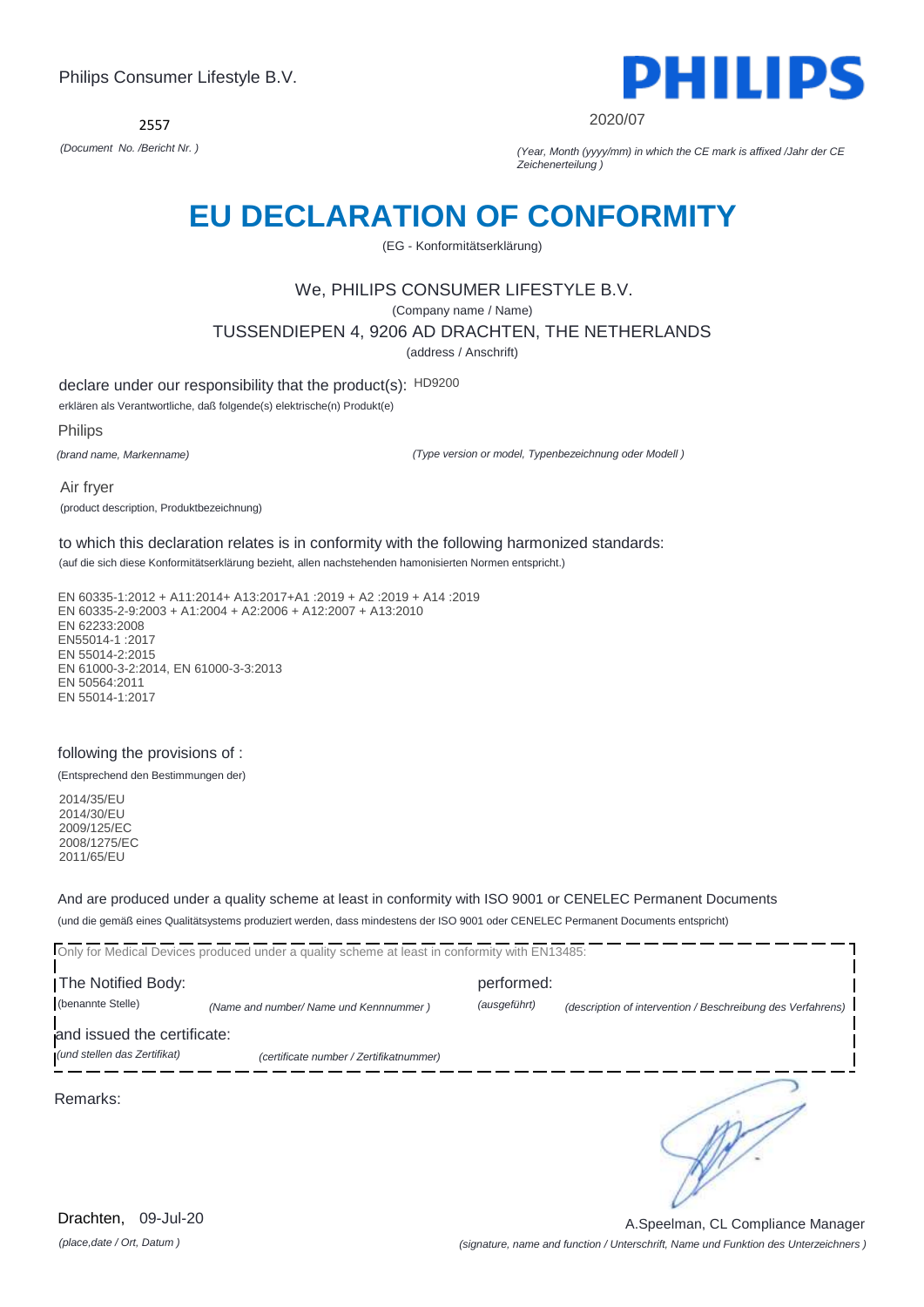2557



2020/07

*(Document No. / Numéro du document) (Year, Month (yyyy/mm) in which the CE mark is affixed / Année/mois (aaaa/mm) au cours de laquelle le marquage CE a été apposé)*

# **EU DECLARATION OF CONFORMITY**

(DECLARATION DE CONFORMITE CE)

### We, PHILIPS CONSUMER LIFESTYLE B.V.

(Company name / Nom de l'entreprise)

TUSSENDIEPEN 4, 9206 AD DRACHTEN, THE NETHERLANDS

(address / adresse)

declare under our responsibility that the product(s): HD9200

(déclarons sous notre propre responsabilité que le(s) produit(s))

Philips

*(brand name, nom de la marque)*

*(Type version or model, référence ou modèle)*

Air fryer (product description, description du produit)

to which this declaration relates is in conformity with the following harmonized standards:

(auquel cette déclaration se rapporte, est conforme aux normes harmonisées suivantes)

EN 60335-1:2012 + A11:2014+ A13:2017+A1 :2019 + A2 :2019 + A14 :2019 EN 60335-2-9:2003 + A1:2004 + A2:2006 + A12:2007 + A13:2010 EN 62233:2008 EN55014-1 :2017 EN 55014-2:2015 EN 61000-3-2:2014, EN 61000-3-3:2013 EN 50564:2011 EN 55014-1:2017

#### following the provisions of :

(conformément aux exigences essentielles et autres dispositions pertinentes de:)

2014/35/EU 2014/30/EU 2009/125/EC 2008/1275/EC 2011/65/EU

And are produced under a quality scheme at least in conformity with ISO 9001 or CENELEC Permanent Documents (Et sont fabriqués conformément à une qualité au moins conforme à la norme ISO 9001 ou aux Documents Permanents CENELEC)

Only for Medical Devices produced under a quality scheme at least in conformity with EN13485: **The Notified Body: performed:** (L'Organisme Notifié) *(Name and number/ nom et numéro) (a effectué) (description of intervention / description de 'intervention)*  and issued the certificate: *(et a délivré le certificat) (certificate number / numéro du certificat)* ∍ Remarks:

*(place,date / lieu, date)* Drachten, 09-Jul-20

*(signature, name and function / signature, nom et fonction)* A.Speelman, CL Compliance Manager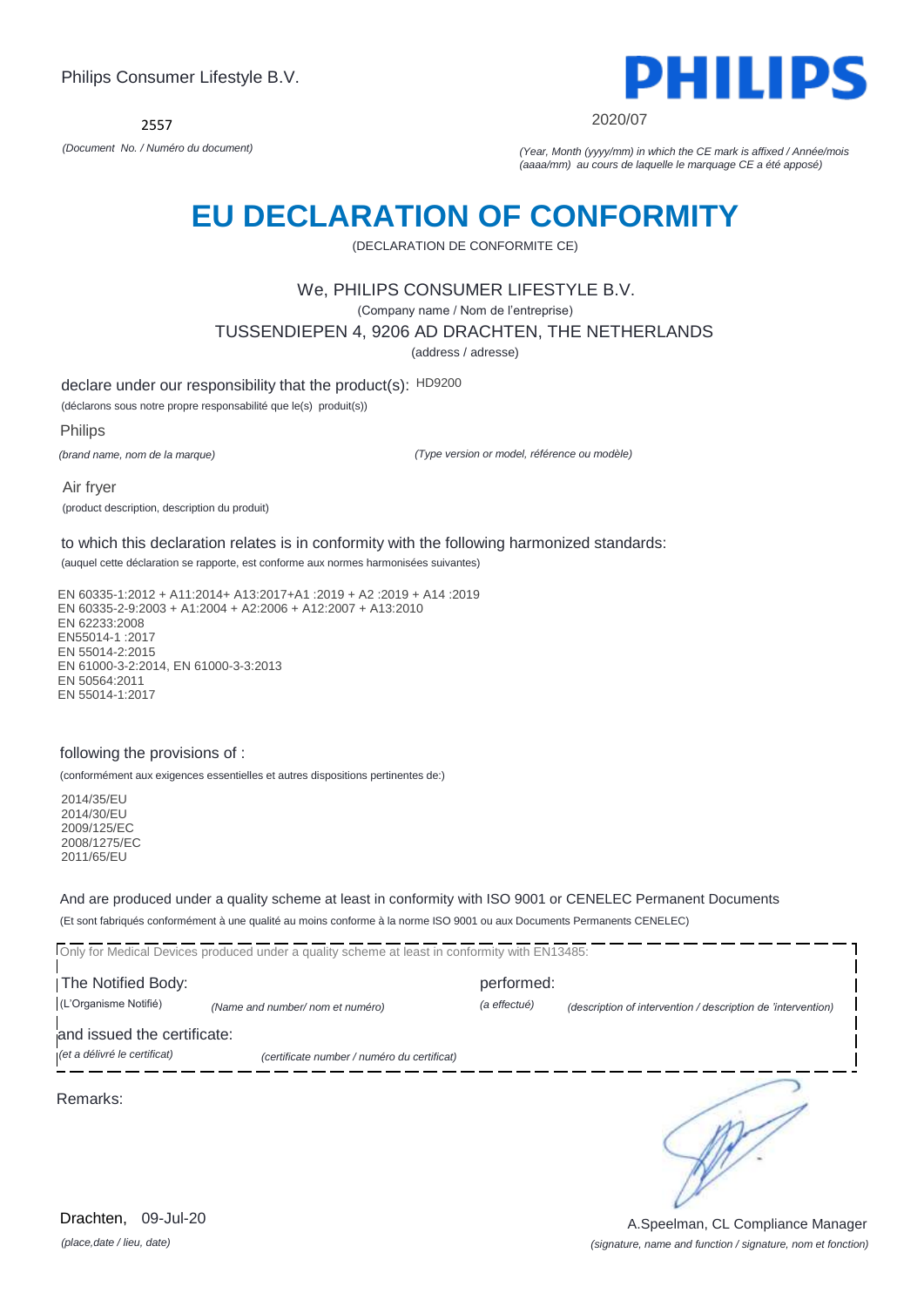

2020/07

*(Document No. / Documentnummer) (Year, Month (yyyy/mm) in which the CE mark is affixed / Jaar, maand waarin de CE markering is uitgegeven)*

# **EU DECLARATION OF CONFORMITY**

(Europeese Conformiteitsverklaring)

### We, PHILIPS CONSUMER LIFESTYLE B.V.

(Company name / Bedrijfsnaam)

TUSSENDIEPEN 4, 9206 AD DRACHTEN, THE NETHERLANDS

(address / adres)

declare under our responsibility that the product(s): HD9200

(verklaren dat onder onze verantwoordelijkheid de product(en))

Philips

*(brand name, merknaam)*

*(Type version or model, typenummer of model)*

Air fryer (product description, productbeschrijving)

to which this declaration relates is in conformity with the following harmonized standards:

(waar deze verklaring betrekking op heeft voldoen aan de volgende geharmoniseerde standaarden)

EN 60335-1:2012 + A11:2014+ A13:2017+A1 :2019 + A2 :2019 + A14 :2019 EN 60335-2-9:2003 + A1:2004 + A2:2006 + A12:2007 + A13:2010 EN 62233:2008 EN55014-1 :2017 EN 55014-2:2015 EN 61000-3-2:2014, EN 61000-3-3:2013 EN 50564:2011 EN 55014-1:2017

#### following the provisions of :

(volgens de voorwaarden van:)

2014/35/EU 2014/30/EU 2009/125/EC 2008/1275/EC 2011/65/EU

And are produced under a quality scheme at least in conformity with ISO 9001 or CENELEC Permanent Documents (En worden geproduceerd volgens een kwaliteitsprogramma wat minimaal overeenkomt met ISO9001 of de CENELEC permanente documenten)

Only for Medical Devices produced under a quality scheme at least in conformity with EN13485: **The Notified Body: performed:** (Notified Body) *(Name and number/ Naam en nummer) (heeft uitgevoerd) (description of intervention / uitgevoerd testprotocol)*  and issued the certificate: *(en heeft een certificaat uitgegeven) (certificate number / nummer van het certificaat)*

Remarks:

∍

*(place,date / plaats, datum)* Drachten, 09-Jul-20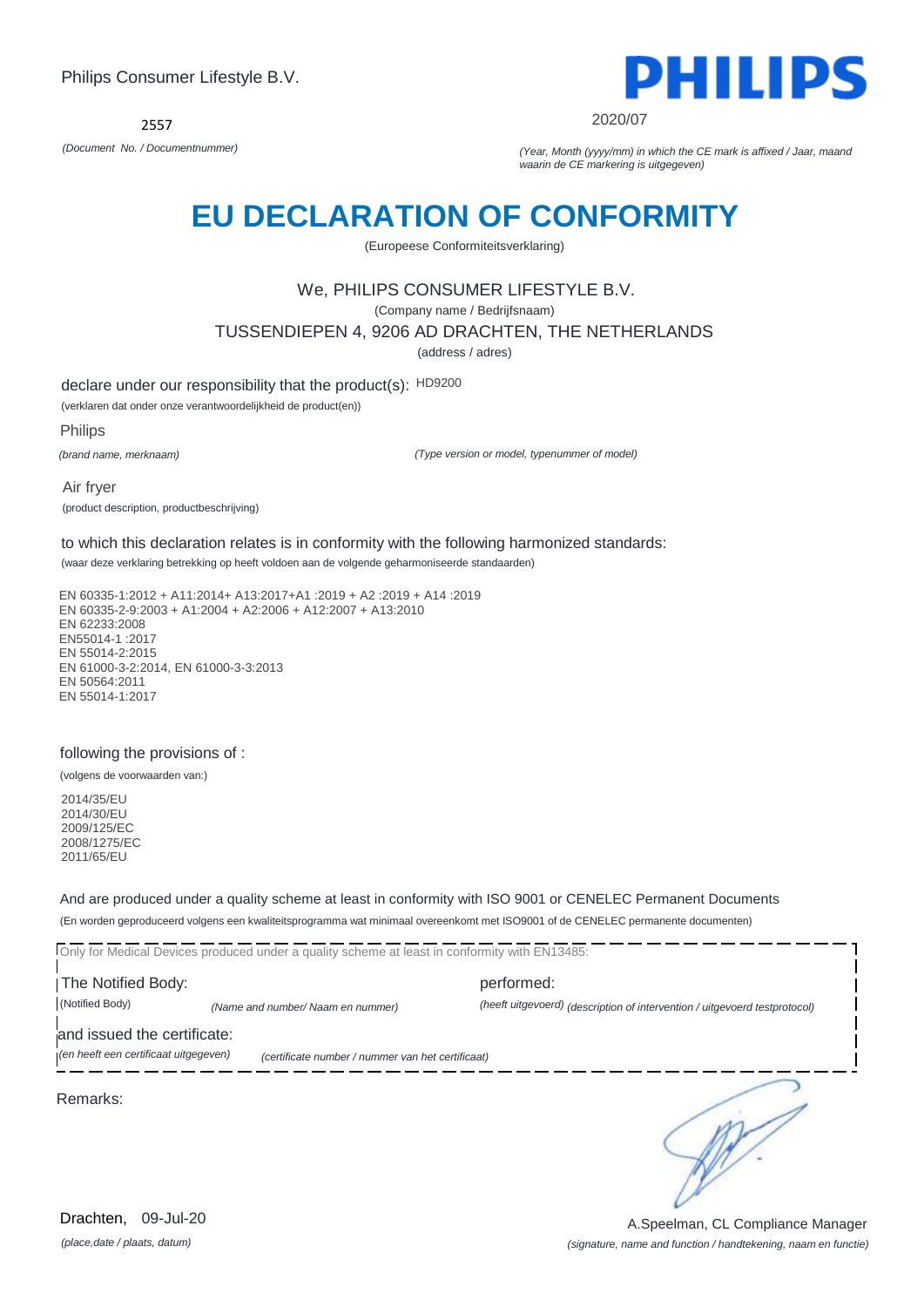2557



2020/07

*(Document No. / Číslo zprávy) (Year, Month (yyyy/mm) in which the CE mark is affixed / Rok udělění známky CE)*

## **EU DECLARATION OF CONFORMITY**

(Prohlášení o shodě v EU)

## We, PHILIPS CONSUMER LIFESTYLE B.V.

(Company name / Jméno)

TUSSENDIEPEN 4, 9206 AD DRACHTEN, THE NETHERLANDS

(address / adresa)

declare under our responsibility that the product(s): HD9200

(Prohlašujeme na svou odpovědnost, že elektrický výrobek)

Philips

*(brand name, značka)*

*(Type version or model, Typ verze nebo model)*

Air fryer (product description, popis výrobku)

to which this declaration relates is in conformity with the following harmonized standards:

(na nějž se toto prohlášení vztahuje, je ve shodě s následujícími harmonizovanými normami:)

EN 60335-1:2012 + A11:2014+ A13:2017+A1 :2019 + A2 :2019 + A14 :2019 EN 60335-2-9:2003 + A1:2004 + A2:2006 + A12:2007 + A13:2010 EN 62233:2008 EN55014-1 :2017 EN 55014-2:2015 EN 61000-3-2:2014, EN 61000-3-3:2013 EN 50564:2011 EN 55014-1:2017

#### following the provisions of :

(Následovaných ustanoveními Směrnic:)

2014/35/EU 2014/30/EU 2009/125/EC 2008/1275/EC 2011/65/EU

And are produced under a quality scheme at least in conformity with ISO 9001 or CENELEC Permanent Documents (A jsou vyráběny v systému řízení kvality minimálně ve shodě s ISO 9001 nebo)

Only for Medical Devices produced under a quality scheme at least in conformity with EN13485: The Notified Body: performed: (Kompetentní orgán) *(Name and number/ Název a číslo) (provedl) (description of intervention / popis operace)*  and issued the certificate: *(a vydal certifikát,) (certificate number / číslo certifikátu)* ∍ Remarks:

*(place,date / místo, datum)* Drachten, 09-Jul-20

*(signature, name and function / podpis, jméno a funkce)* A.Speelman, CL Compliance Manager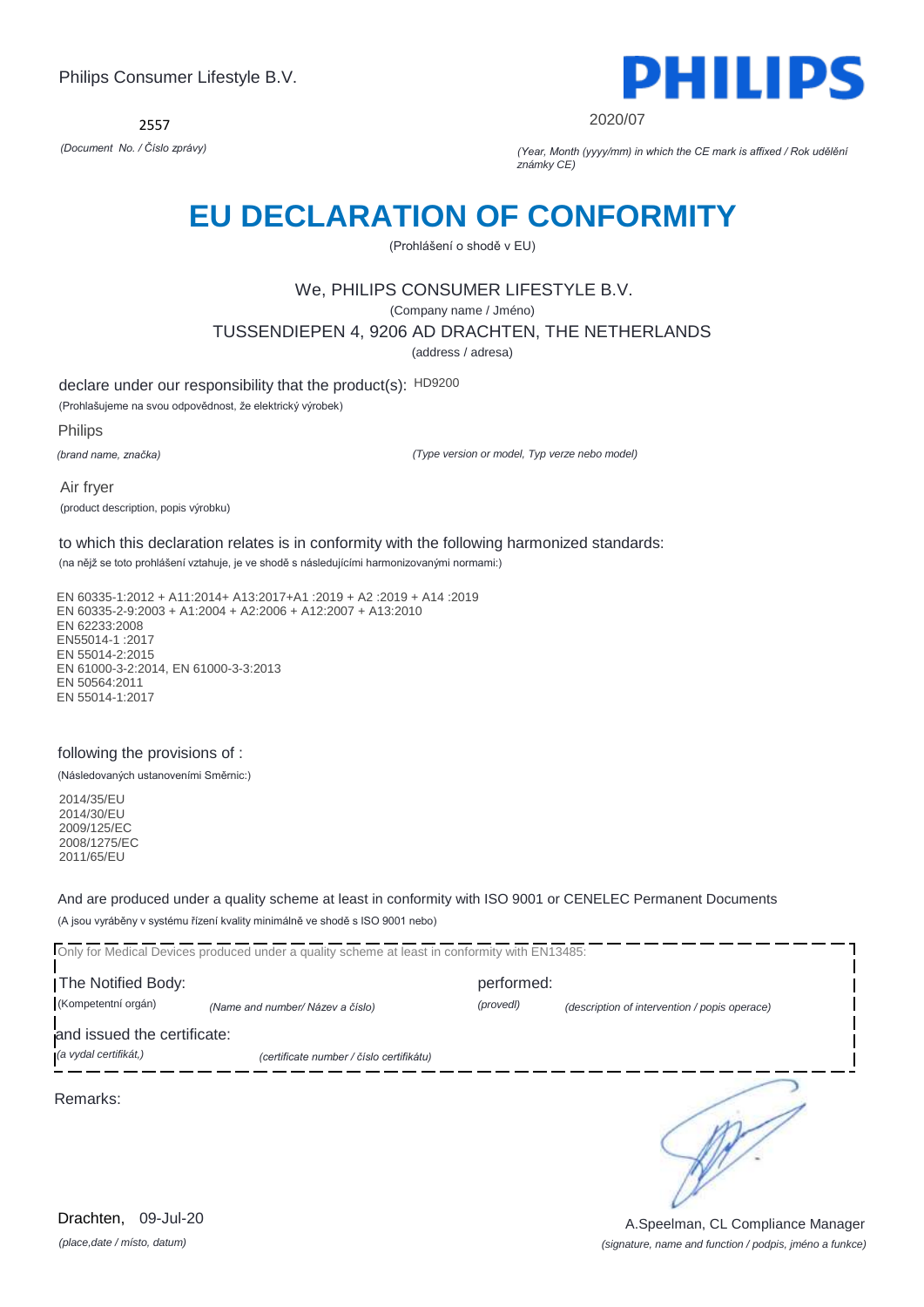2557



2020/07

*(Document No. / Rapportnummer) (Year, Month (yyyy/mm) in which the CE mark is affixed / Årstal for påhæftning af CE-mærkningen)*

# **EU DECLARATION OF CONFORMITY**

(EU KONFORMITETSERKLÆRING)

### We, PHILIPS CONSUMER LIFESTYLE B.V.

(Company name / Virksomhedens navn)

TUSSENDIEPEN 4, 9206 AD DRACHTEN, THE NETHERLANDS

(address / adresse)

declare under our responsibility that the product(s): HD9200

(Erklærer i henhold til vores ansvar, at de(t) elektriske produkt(er))

Philips

*(brand name, navn på varemærke)*

*(Type version or model, type eller model)*

Air fryer (product description, produktbeskrivelse)

to which this declaration relates is in conformity with the following harmonized standards:

(til hvilke(t) denne erklæring relaterer sig, er i konformitet med følgende harmoniserede standarder)

EN 60335-1:2012 + A11:2014+ A13:2017+A1 :2019 + A2 :2019 + A14 :2019 EN 60335-2-9:2003 + A1:2004 + A2:2006 + A12:2007 + A13:2010 EN 62233:2008 EN55014-1 :2017 EN 55014-2:2015 EN 61000-3-2:2014, EN 61000-3-3:2013 EN 50564:2011 EN 55014-1:2017

#### following the provisions of :

(Opfylder de ufravigelige krav og øvrige forskrifter i)

2014/35/EU 2014/30/EU 2009/125/EC 2008/1275/EC 2011/65/EU

And are produced under a quality scheme at least in conformity with ISO 9001 or CENELEC Permanent Documents (Og er produceret i en kvalitet, der, som minimum, opfylder kravene i ISO 9001-standarden eller CENELEC's permanente dokumenter)

Only for Medical Devices produced under a quality scheme at least in conformity with EN13485:

The Notified Body: example and performed: performed: (Det Notificerede Organ) *(Name and number/ Navn og nummer) (har gennemført) (description of intervention / beskrivelse af intervention)* 

and issued the certificate:

*(og udstedt erklæringen) (certificate number / erklæringsnummer)*

Remarks:

*(place,date / sted, dato)* Drachten, 09-Jul-20

∍

*(signature, name and function / Signatur, navn og titel)* A.Speelman, CL Compliance Manager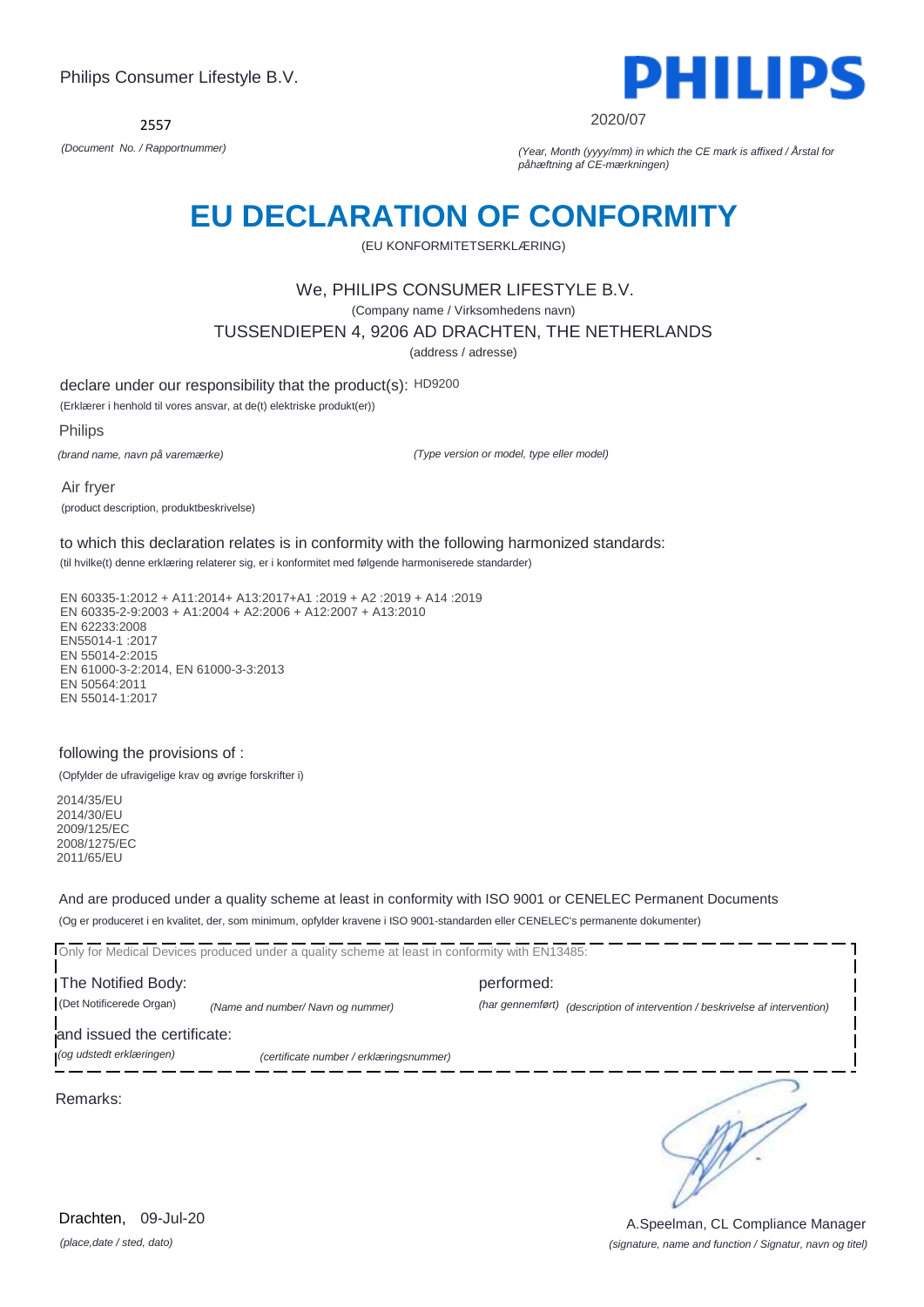

2020/07

*(Document No. / Documento nº.) (Year, Month (yyyy/mm) in which the CE mark is affixed / Año en el que se incluye el marcado CE))*

# **EU DECLARATION OF CONFORMITY**

(EU DECLARACIÓN CE DE CONFORMIDAD)

### We, PHILIPS CONSUMER LIFESTYLE B.V.

(Company name / Nombre compaña )

TUSSENDIEPEN 4, 9206 AD DRACHTEN, THE NETHERLANDS

(address / dirección )

declare under our responsibility that the product(s): HD9200

(Declaramos bajo nuestra propia responsabilidad que el (los) producto(s):

Philips

*(brand name, nombre de la marca)*

*(Type version or model, Referencia o modelo)*

Air fryer (product description, descripción del producto )

to which this declaration relates is in conformity with the following harmonized standards:

(Al que hace referencia esta declaración cumple con las siguientes normas armonizadas)

EN 60335-1:2012 + A11:2014+ A13:2017+A1 :2019 + A2 :2019 + A14 :2019 EN 60335-2-9:2003 + A1:2004 + A2:2006 + A12:2007 + A13:2010 EN 62233:2008 EN55014-1 :2017 EN 55014-2:2015 EN 61000-3-2:2014, EN 61000-3-3:2013 EN 50564:2011 EN 55014-1:2017

### following the provisions of :

(Siguiendo las disposiciones relativas a:)

2014/35/EU 2014/30/EU 2009/125/EC 2008/1275/EC 2011/65/EU

And are produced under a quality scheme at least in conformity with ISO 9001 or CENELEC Permanent Documents (Y se fabrican conforme a una calidad al menos conforme a la norma ISO 9001 o a los Documentos Permanentes CENELEC)

Only for Medical Devices produced under a quality scheme at least in conformity with EN13485: **The Notified Body: performed:** (El organismo notificado) *(Name and number/ Nombre y número) (realizador) (description of intervention / descripción de la intervención)*  and issued the certificate: *(Y expidió el certificado) (certificate number / número de certificado)* ∍ Remarks:

*(place,date / lugar, fecha)* Drachten, 09-Jul-20

*(signature, name and function / firma, nombre y cargo )* A.Speelman, CL Compliance Manager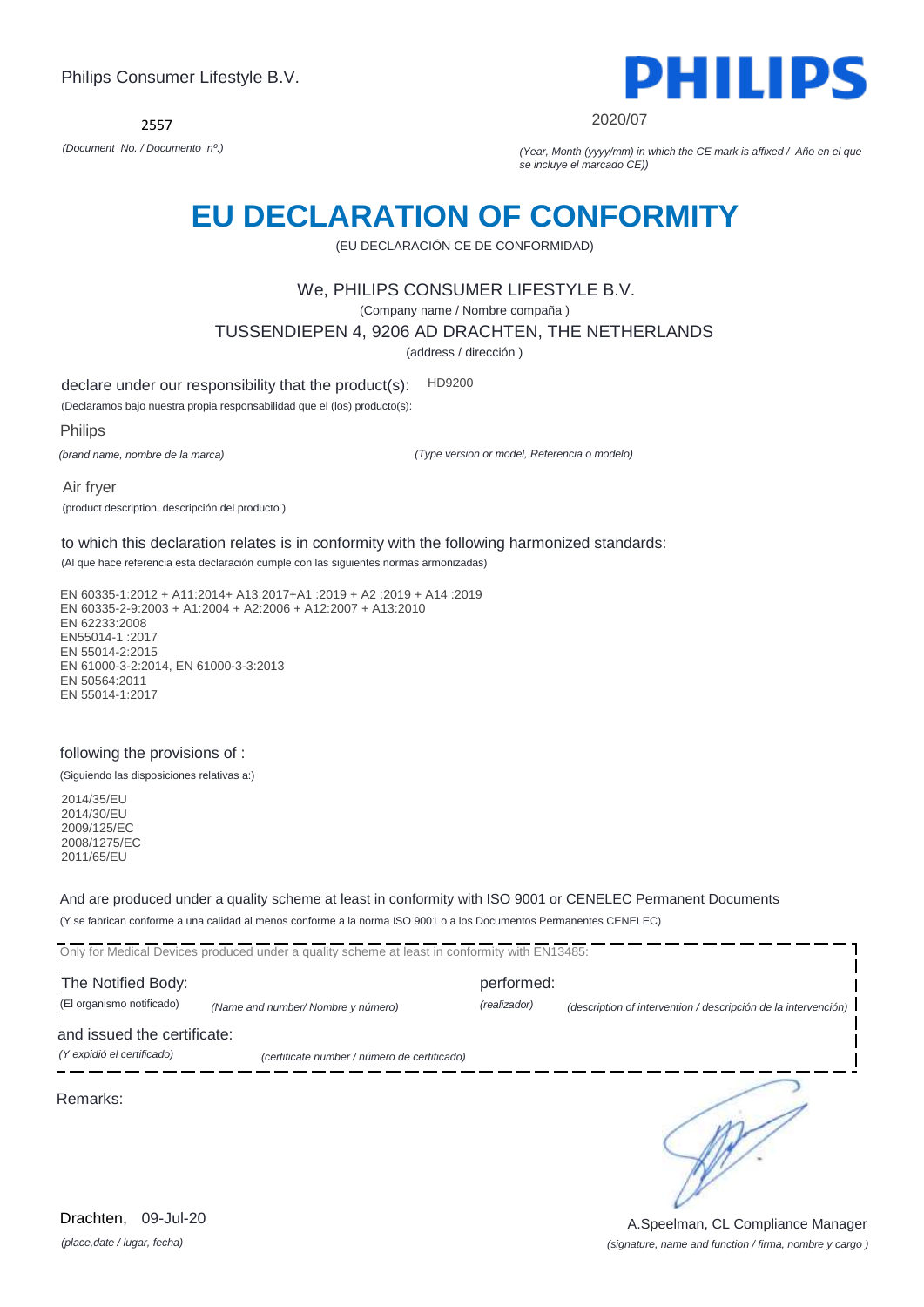2557



2020/07

*(Document No. / Raportti nr.) (Year, Month (yyyy/mm) in which the CE mark is affixed / CE merkinnän myöntämisvuosi)*

# **EU DECLARATION OF CONFORMITY**

(Vaatimustenmukaisuusvakuutus)

## We, PHILIPS CONSUMER LIFESTYLE B.V.

(Company name / Nimi)

TUSSENDIEPEN 4, 9206 AD DRACHTEN, THE NETHERLANDS

(address / Osoite)

declare under our responsibility that the product(s): HD9200

(Ilmoitus seuraavista vastuullamme olevista sähkötuotteista:)

Philips

*(brand name, Brändinimi)*

*(Type version or model, Tyypi, versio tai malli)*

Air fryer (product description, Tuotekuvaus)

to which this declaration relates is in conformity with the following harmonized standards:

(Tämä vakuutus on yhdenmukainen seuraavien harmonisointistandardien kanssa)

EN 60335-1:2012 + A11:2014+ A13:2017+A1 :2019 + A2 :2019 + A14 :2019 EN 60335-2-9:2003 + A1:2004 + A2:2006 + A12:2007 + A13:2010 EN 62233:2008 EN55014-1 :2017 EN 55014-2:2015 EN 61000-3-2:2014, EN 61000-3-3:2013 EN 50564:2011 EN 55014-1:2017

### following the provisions of :

(Seuraavien määräysten mukaisesti)

2014/35/EU 2014/30/EU 2009/125/EC 2008/1275/EC 2011/65/EU

And are produced under a quality scheme at least in conformity with ISO 9001 or CENELEC Permanent Documents (Ja on tuotettu seuraavien laatujärjestelmien mukaisesti : ISO 9001 ja CENELEC asiakirjat)

Only for Medical Devices produced under a quality scheme at least in conformity with EN13485: **The Notified Body: performed:** (Ilmoitettu laitos) *(Name and number/ Nimi ja numero) (suoritetaan) (description of intervention / toimenpiteen kuvaus)*  and issued the certificate: *(Todistuksen antaja) (certificate number / Sertifikaatin numero)* ∍ Remarks:

*(place,date / paikka, päiväys)* Drachten, 09-Jul-20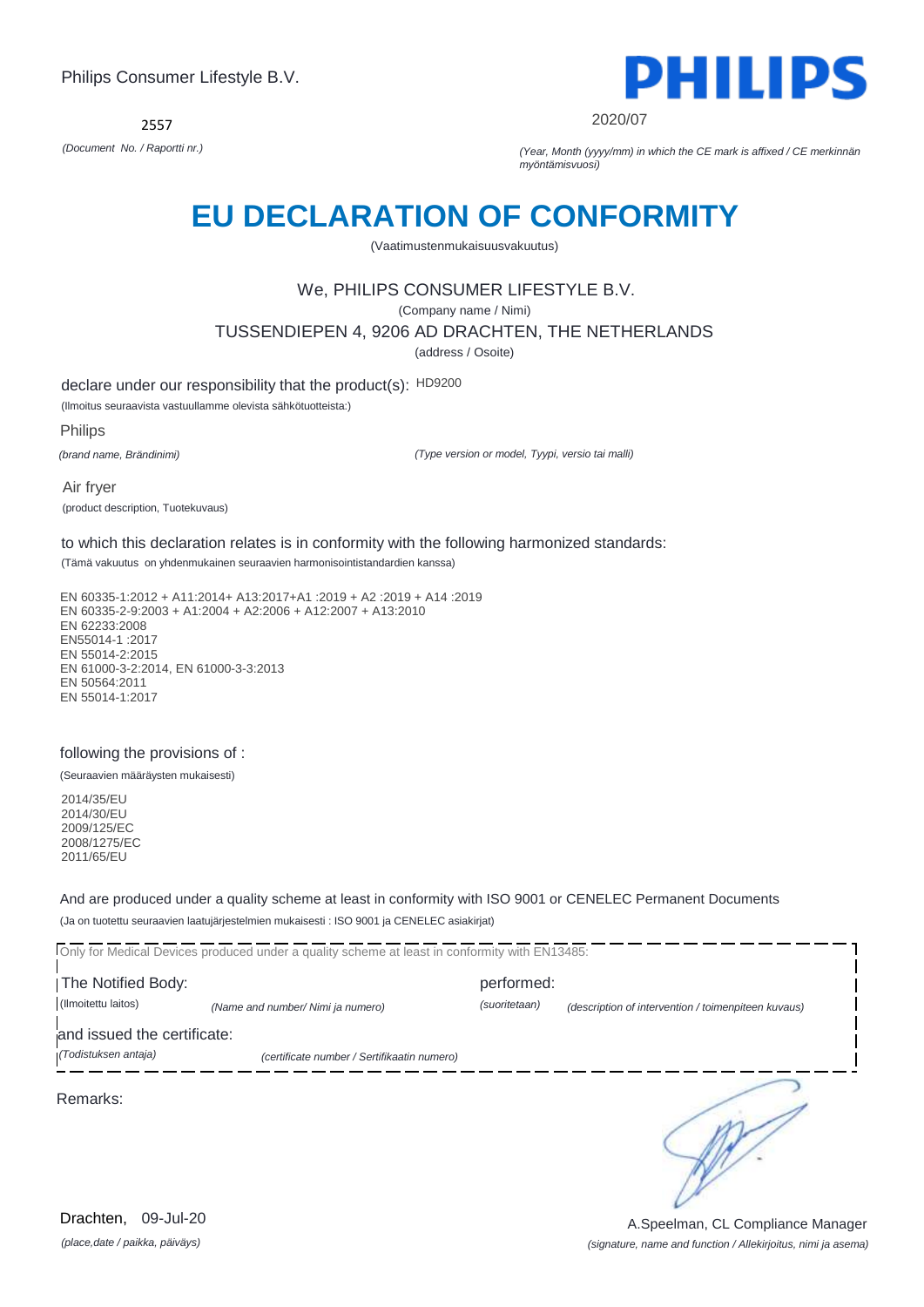2557



2020/07

*(Document No. / Jelentés száma) (Year, Month (yyyy/mm) in which the CE mark is affixed / A CE jelzés feltüntetésének éve)*

# **EU DECLARATION OF CONFORMITY**

(EC MEGFELELŐSÉGI NYILATKOZAT)

### We, PHILIPS CONSUMER LIFESTYLE B.V.

(Company name / Név)

TUSSENDIEPEN 4, 9206 AD DRACHTEN, THE NETHERLANDS

(address / cím)

declare under our responsibility that the product(s): HD9200

(Felelőssége tudatában nyilatkozik, hogy az alábbi elektronikai termék(ek))

Philips

*(brand name, márkanév)*

*(Type version or model, Típusváltozat vagy modell)*

Air fryer (product description, termék megnevezése)

to which this declaration relates is in conformity with the following harmonized standards:

(Az ezen nyilatkozatban foglaltak szerint megfelel(nek) a következő harmonizált szabványoknak)

EN 60335-1:2012 + A11:2014+ A13:2017+A1 :2019 + A2 :2019 + A14 :2019 EN 60335-2-9:2003 + A1:2004 + A2:2006 + A12:2007 + A13:2010 EN 62233:2008 EN55014-1 :2017 EN 55014-2:2015 EN 61000-3-2:2014, EN 61000-3-3:2013 EN 50564:2011 EN 55014-1:2017

#### following the provisions of :

(Követve a következő ajánlásokat)

2014/35/EU 2014/30/EU 2009/125/EC 2008/1275/EC 2011/65/EU

And are produced under a quality scheme at least in conformity with ISO 9001 or CENELEC Permanent Documents (legalább az ISO 9001-nek megfelelően vagy)

Only for Medical Devices produced under a quality scheme at least in conformity with EN13485: The Notified Body: example and performed: performed: (Bejelentett testület) *(Name and number/ Név és szám) (teljesítve) (description of intervention / intézkedés leírása)*  and issued the certificate: *(és a kibocsátott tanúsítvány) (certificate number / tanúsítvány száma)* ∍ Remarks:

*(place,date / hely, dátum)* Drachten, 09-Jul-20

*(signature, name and function / aláírás, név és beosztás)* A.Speelman, CL Compliance Manager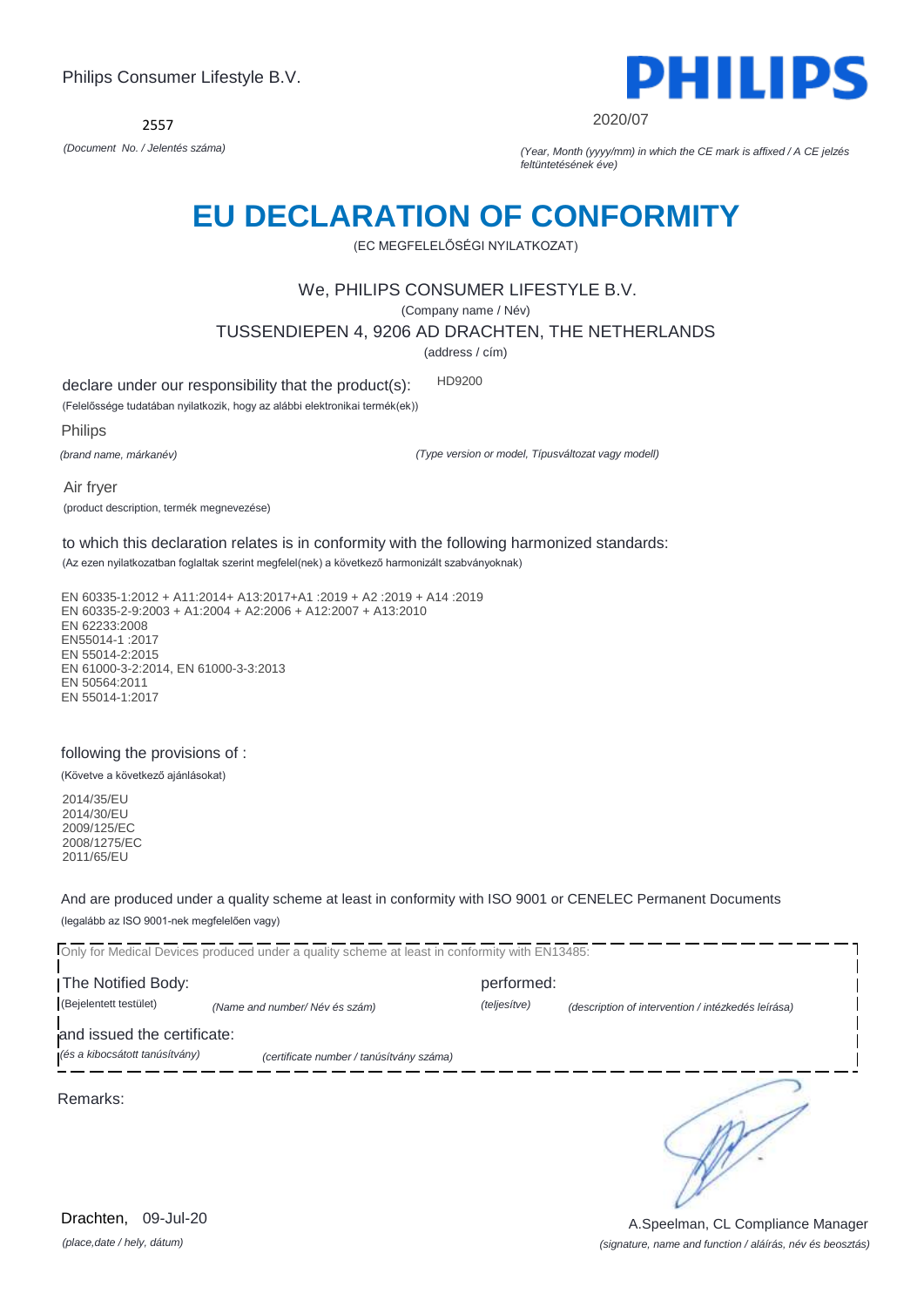

#### 2020/07

*(Document No. / Report Numero ) (Year, Month (yyyy/mm) in which the CE mark is affixed / Anno di apposizione della marcatura CE)*

## **EU DECLARATION OF CONFORMITY**

(DICHIARAZIONE DI CONFORMITA' CE )

### We, PHILIPS CONSUMER LIFESTYLE B.V.

(Company name / denominazione sociale)

TUSSENDIEPEN 4, 9206 AD DRACHTEN, THE NETHERLANDS

(address / sede)

declare under our responsibility that the product(s): HD9200

(dichiara sotto la propria responsabilità che il /i Prodotto /i elettrico/i)

Philips

*(brand name, marchio)*

*(Type version or model, modello o versione )*

Air fryer (product description, descrizione del prodotto)

to which this declaration relates is in conformity with the following harmonized standards:

(al quale la presente dichiarazione si riferisce è conforme alle seguenti norme tecniche armonizzate)

EN 60335-1:2012 + A11:2014+ A13:2017+A1 :2019 + A2 :2019 + A14 :2019 EN 60335-2-9:2003 + A1:2004 + A2:2006 + A12:2007 + A13:2010 EN 62233:2008 EN55014-1 :2017 EN 55014-2:2015 EN 61000-3-2:2014, EN 61000-3-3:2013 EN 50564:2011 EN 55014-1:2017

#### following the provisions of :

(secondo le disposizioni della )

2014/35/EU 2014/30/EU 2009/125/EC 2008/1275/EC 2011/65/EU

And are produced under a quality scheme at least in conformity with ISO 9001 or CENELEC Permanent Documents (e i processi produttivi seguono un sistema qualità conforme almeno alla norma ISO 9001 o ai documenti permanenti CENELEC)

Only for Medical Devices produced under a quality scheme at least in conformity with EN13485: The Notified Body: performed: (L'ente certificatore notificato) *(Name and number/ denominazione e numero) (ha eseguito ) (description of intervention / descrizione dell'intervento )*  and issued the certificate: *(ed emesso il certificato) (certificate number / numero del certificato)* כ Remarks:

*(place,date / luogo e data)* Drachten, 09-Jul-20

*(signature, name and function / firma , nome e funzione)* A.Speelman, CL Compliance Manager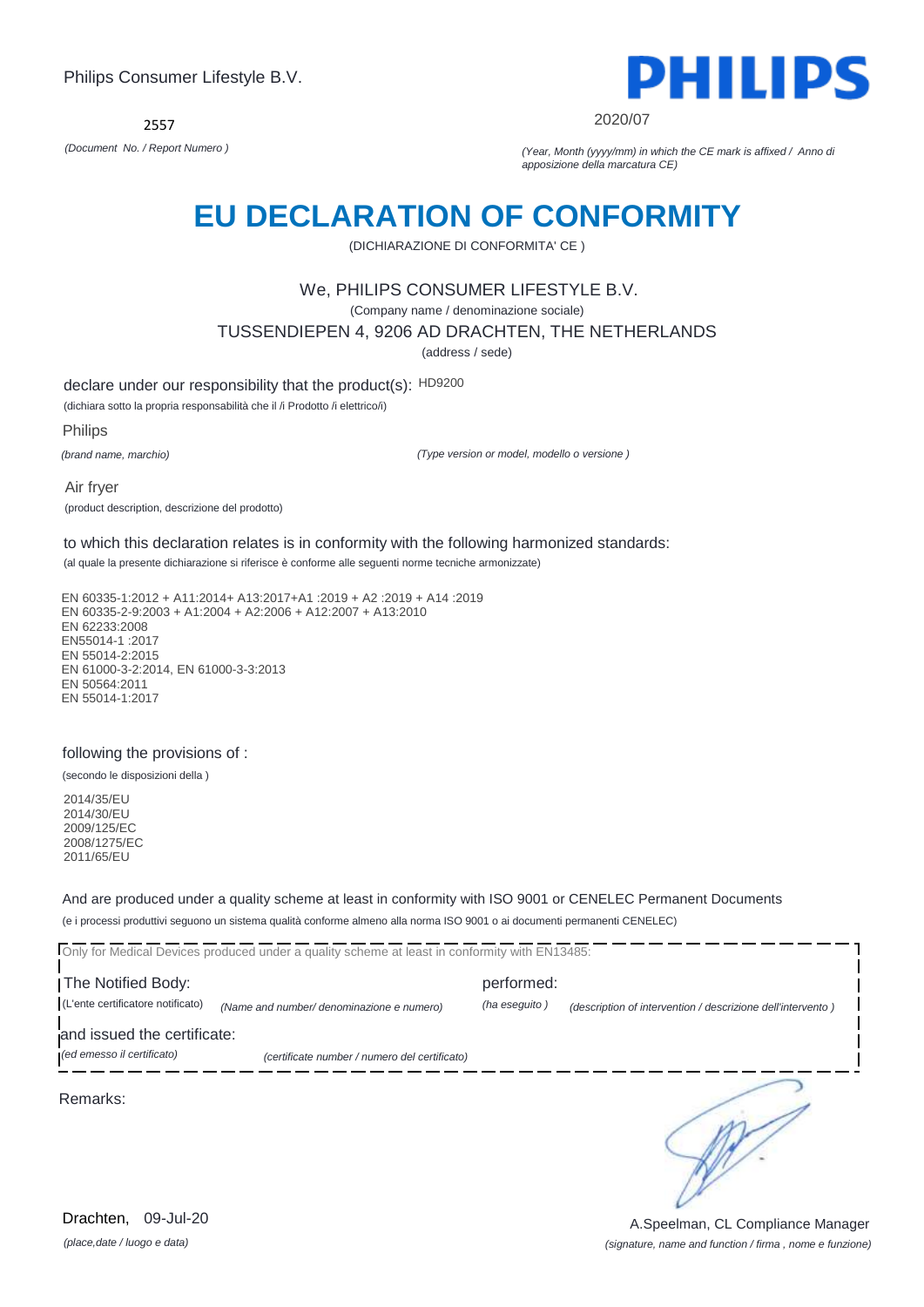2557



2020/07

*(Document No. / Pranešimo Nr.) (Year, Month (yyyy/mm) in which the CE mark is affixed / Metai, kada CE patvirtino)*

## **EU DECLARATION OF CONFORMITY**

(EC ATITIKTIES DEKLARACIJA)

### We, PHILIPS CONSUMER LIFESTYLE B.V.

(Company name / Pavadinimas)

TUSSENDIEPEN 4, 9206 AD DRACHTEN, THE NETHERLANDS

(address / adresas)

declare under our responsibility that the product(s): HD9200

(Deklaruojame, kad elektronikos gaminys (-iai):)

Philips

*(brand name, firmos ženklo pavadinimas )*

*(Type version or model, Tipas arba modelis)*

Air fryer (product description, gaminio aprašymas)

to which this declaration relates is in conformity with the following harmonized standards:

(Pagal šią deklaraciją atitinka toliau nurodytus standartus:)

EN 60335-1:2012 + A11:2014+ A13:2017+A1 :2019 + A2 :2019 + A14 :2019 EN 60335-2-9:2003 + A1:2004 + A2:2006 + A12:2007 + A13:2010 EN 62233:2008 EN55014-1 :2017 EN 55014-2:2015 EN 61000-3-2:2014, EN 61000-3-3:2013 EN 50564:2011 EN 55014-1:2017

#### following the provisions of :

(Atitinka tokias nuostatas:)

2014/35/EU 2014/30/EU 2009/125/EC 2008/1275/EC 2011/65/EU

And are produced under a quality scheme at least in conformity with ISO 9001 or CENELEC Permanent Documents (Pagaminta atitinkant visus kokybės reikalavimus pagal ISO 9001 ar CENELEC nuolatinius dokumentus)

Only for Medical Devices produced under a quality scheme at least in conformity with EN13485: The Notified Body: performed: (Informuota įstaiga) *(Name and number/ Pavadinimas ir numeris) (atlikta) (description of intervention / intervencijos aprašymas)*  and issued the certificate: *(Sertifikatas išleistas) (certificate number / sertifikato numeris)* כ Remarks:

*(place,date / vieta, data)* Drachten, 09-Jul-20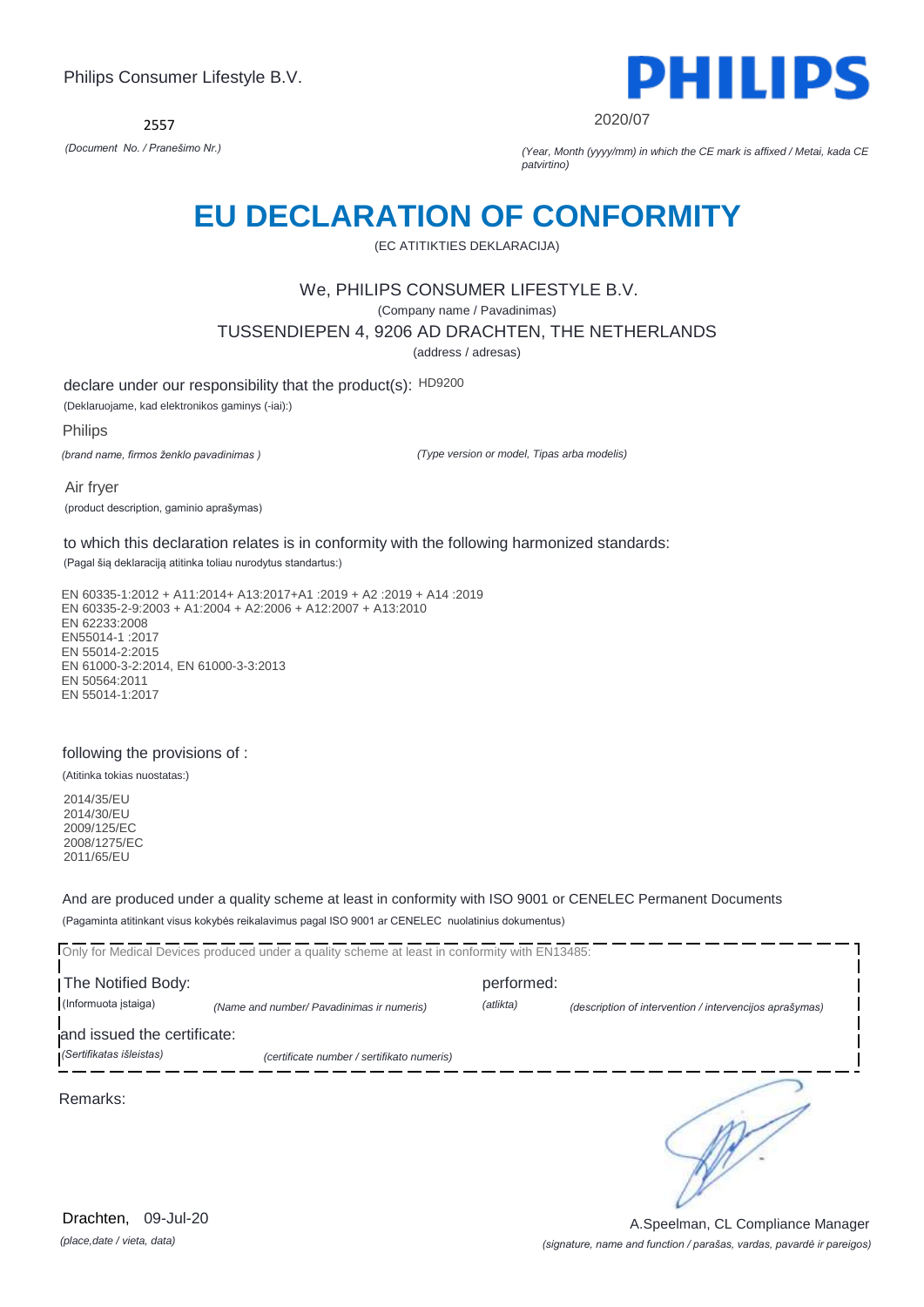2557



2020/07

*(Document No. / Ziņojums Nr) (Year, Month (yyyy/mm) in which the CE mark is affixed / Gads kurā CE zīme ieviesta)*

## **EU DECLARATION OF CONFORMITY**

(EC deklarācija atbilstība)

## We, PHILIPS CONSUMER LIFESTYLE B.V.

(Company name / vārds)

TUSSENDIEPEN 4, 9206 AD DRACHTEN, THE NETHERLANDS

(address / adrese)

declare under our responsibility that the product(s): HD9200

(deklarēt zem vai atbildība ka, elektronisks produkts)

Philips

*(brand name, fabrikas marka vārds)*

*(Type version or model, Tips, versija vai modelis)*

Air fryer (product description, produkta apraksts)

to which this declaration relates is in conformity with the following harmonized standards:

(Kam ši deklarācija atbilst ir apliecināt ar sekojošiem saskaņotiem standartiem)

EN 60335-1:2012 + A11:2014+ A13:2017+A1 :2019 + A2 :2019 + A14 :2019 EN 60335-2-9:2003 + A1:2004 + A2:2006 + A12:2007 + A13:2010 EN 62233:2008 EN55014-1 :2017 EN 55014-2:2015 EN 61000-3-2:2014, EN 61000-3-3:2013 EN 50564:2011 EN 55014-1:2017

#### following the provisions of :

(Sekojot noteikumiem)

2014/35/EU 2014/30/EU 2009/125/EC 2008/1275/EC 2011/65/EU

And are produced under a quality scheme at least in conformity with ISO 9001 or CENELEC Permanent Documents (Tiek ražots zem kvalitātes sistēma kas ir apstiprināta ar ISO 9001 vai CENELEC pastāvošiem dokumentiem )

Only for Medical Devices produced under a quality scheme at least in conformity with EN13485: The Notified Body: performed: (Reģistrēta galvenā daļa) *(Name and number/ vārds un numurs) (paveikts) (description of intervention / intervencijas apraksts)*  and issued the certificate: *(Un izveido sertifikātu) (certificate number / sertifikāta numurs)* כ Remarks:

*(place,date / vieta, datums)* Drachten, 09-Jul-20

#### *(signature, name and function / parskts, vārds un amatpienākums)* A.Speelman, CL Compliance Manager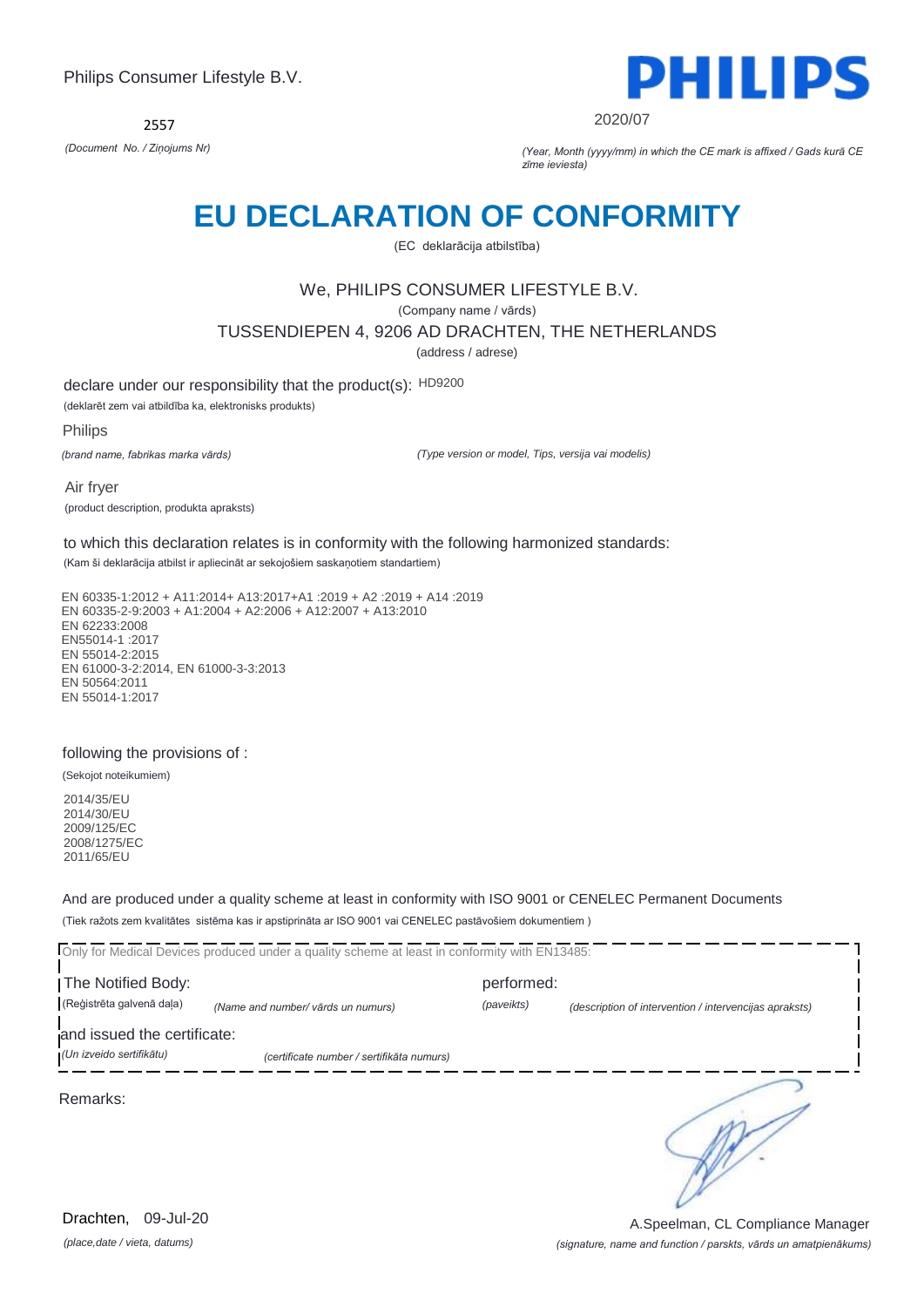

2020/07

*(Document No. / Numer raportu) (Year, Month (yyyy/mm) in which the CE mark is affixed / Rok, w którym oznakowanie CE zostało umieszczone na wyrobie)*

# **EU DECLARATION OF CONFORMITY**

(DEKLARACJA ZGODNOŚCI UE)

### We, PHILIPS CONSUMER LIFESTYLE B.V.

(Company name / Nazwa)

TUSSENDIEPEN 4, 9206 AD DRACHTEN, THE NETHERLANDS

(address / adres)

declare under our responsibility that the product(s): HD9200

(Deklarujemy na naszą odpowiedzialność, że urządzeni(e/a) elektryczne)

Philips

*(brand name, marka)*

*(Type version or model, Typ lub model)*

Air fryer (product description, nazwa /opis produktu)

to which this declaration relates is in conformity with the following harmonized standards:

(Do którego odnosi się niniejsza deklaracja jest zgodny z następującymi normami zharmonizowanymi)

EN 60335-1:2012 + A11:2014+ A13:2017+A1 :2019 + A2 :2019 + A14 :2019 EN 60335-2-9:2003 + A1:2004 + A2:2006 + A12:2007 + A13:2010 EN 62233:2008 EN55014-1 :2017 EN 55014-2:2015 EN 61000-3-2:2014, EN 61000-3-3:2013 EN 50564:2011 EN 55014-1:2017

#### following the provisions of :

(Zgodnie z dyrektywami)

2014/35/EU 2014/30/EU 2009/125/EC 2008/1275/EC 2011/65/EU

And are produced under a quality scheme at least in conformity with ISO 9001 or CENELEC Permanent Documents (oraz został wyprodukowany zgodnie ze standardami jakościowymi takimi jak ISO9001 lub CENELEC Permanent Documents)

Only for Medical Devices produced under a quality scheme at least in conformity with EN13485: The Notified Body: performed: (Jednostka certyfikująca) *(Name and number/ Nazwa i numer) (wykonała) (description of intervention / rodzaj badania)*  and issued the certificate: *(i wydała certyfikat) (certificate number / numer certyfikatu)* ∍ Remarks:

*(place,date / miasto, data)* Drachten, 09-Jul-20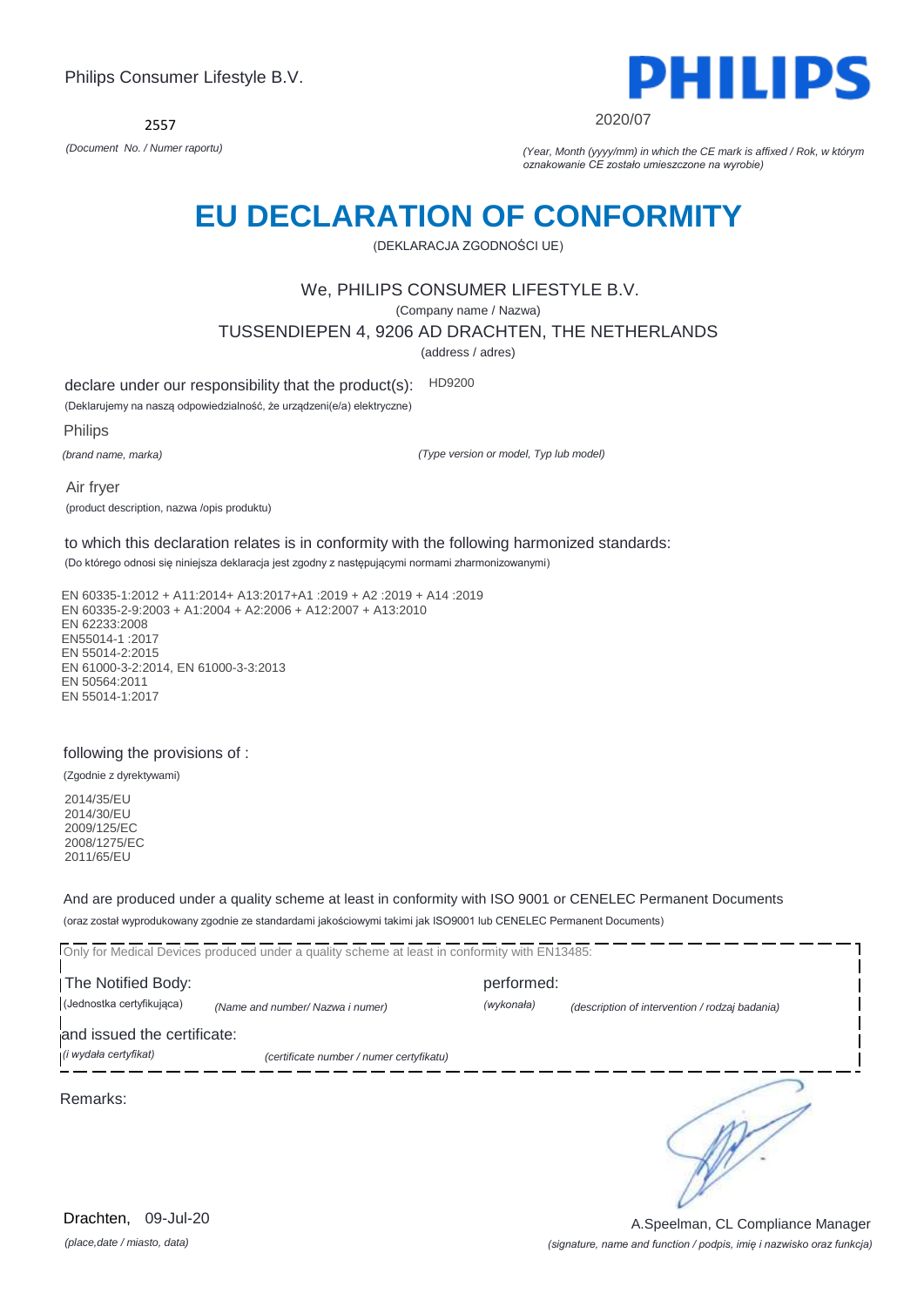

2020/07

*(Document No. / Relatório No.) (Year, Month (yyyy/mm) in which the CE mark is affixed / Ano em que a marca CE é afixada)*

## **EU DECLARATION OF CONFORMITY**

(DECLARAÇÃODE CONFORMIDADE CE)

## We, PHILIPS CONSUMER LIFESTYLE B.V.

(Company name / Nome)

TUSSENDIEPEN 4, 9206 AD DRACHTEN, THE NETHERLANDS

(address)

declare under our responsibility that the product(s): HD9200

(Declara sob a sua responsabilidade que o(s) producto(s) eléctricos )

Philips

*(brand name, nome da marca)*

*(Type version or model, Indicar versão ou modelo)*

Air fryer (product description, Descrição do produto)

to which this declaration relates is in conformity with the following harmonized standards:

(Aqueles a quem esta declaração se derige, está em conformidade com as seguintes normas harmonizadas)

EN 60335-1:2012 + A11:2014+ A13:2017+A1 :2019 + A2 :2019 + A14 :2019 EN 60335-2-9:2003 + A1:2004 + A2:2006 + A12:2007 + A13:2010 EN 62233:2008 EN55014-1 :2017 EN 55014-2:2015 EN 61000-3-2:2014, EN 61000-3-3:2013 EN 50564:2011 EN 55014-1:2017

#### following the provisions of :

(Na sequência do disposto em:)

2014/35/EU 2014/30/EU 2009/125/EC 2008/1275/EC 2011/65/EU

And are produced under a quality scheme at least in conformity with ISO 9001 or CENELEC Permanent Documents (E são produzidos sob um regime de qualidade, pelo menos, em conformidade com a norma ISO 9001 ou Documentos Permanentes CENELEC)

Only for Medical Devices produced under a quality scheme at least in conformity with EN13485: The Notified Body: performed: (O organismo notificado) *(Name and number/ Nome e número) (realizada) (description of intervention / descrição da intervenção)*  and issued the certificate: *(E emitido o certificado) (certificate number / certificado número)* ∍ Remarks:

*(place,date / local, data)* Drachten, 09-Jul-20

## *(signature, name and function / assinatura, nome e função)* A.Speelman, CL Compliance Manager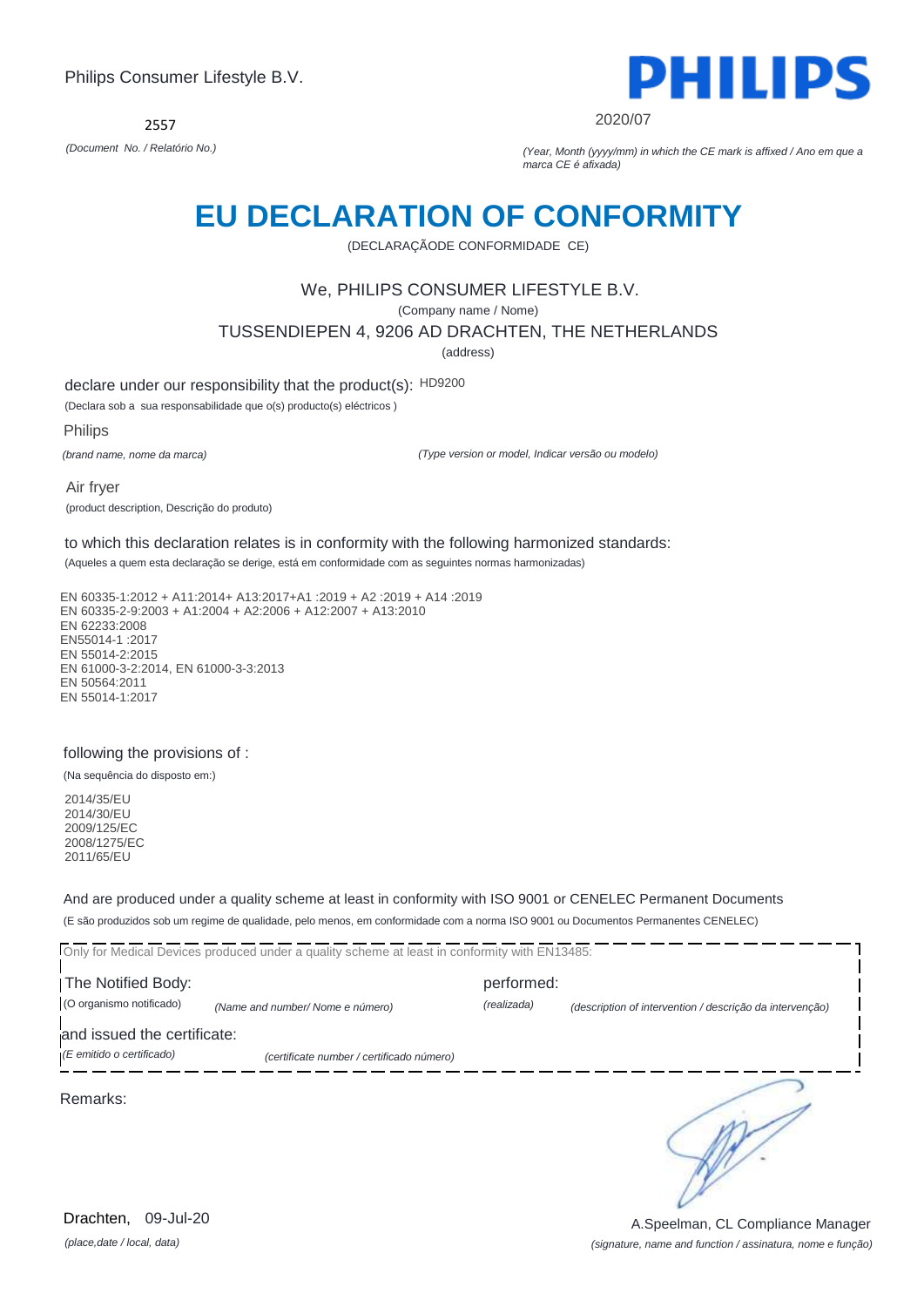2557



2020/07

*(Document No. / Nr. raport) (Year, Month (yyyy/mm) in which the CE mark is affixed / Anul în care este aplicat marcajul CE)*

## **EU DECLARATION OF CONFORMITY**

(DECLARAŢIE DE CONFORMITATE CE)

### We, PHILIPS CONSUMER LIFESTYLE B.V.

(Company name / Nume)

TUSSENDIEPEN 4, 9206 AD DRACHTEN, THE NETHERLANDS

(address / adresă)

declare under our responsibility that the product(s): HD9200

(Declarăm pe proprie răspundere că produsul (produsele) electric(e))

Philips

*(brand name, marca)*

*(Type version or model, Tip sau model)*

Air fryer (product description, descriere produs)

to which this declaration relates is in conformity with the following harmonized standards:

(La care se referă această declaraţie, este in conformitate cu următoarele standarde armonizate)

EN 60335-1:2012 + A11:2014+ A13:2017+A1 :2019 + A2 :2019 + A14 :2019 EN 60335-2-9:2003 + A1:2004 + A2:2006 + A12:2007 + A13:2010 EN 62233:2008 EN55014-1 :2017 EN 55014-2:2015 EN 61000-3-2:2014, EN 61000-3-3:2013 EN 50564:2011 EN 55014-1:2017

#### following the provisions of :

(În conformitate cu dispoziţiile directivelor)

2014/35/EU 2014/30/EU 2009/125/EC 2008/1275/EC 2011/65/EU

And are produced under a quality scheme at least in conformity with ISO 9001 or CENELEC Permanent Documents (Şi sunt fabricate după o schemă de calitate conformă cel puţin cu standardul ISO 9001 sau Documentele Permanente CENELEC)

|                             | Only for Medical Devices produced under a quality scheme at least in conformity with EN13485: |              |                                                         |  |  |
|-----------------------------|-----------------------------------------------------------------------------------------------|--------------|---------------------------------------------------------|--|--|
| The Notified Body:          |                                                                                               | performed:   |                                                         |  |  |
| (Organismul notificat)      | (Name and number/ Nume si număr)                                                              | (a efectuat) | (description of intervention / descrierea interventiei) |  |  |
| and issued the certificate: |                                                                                               |              |                                                         |  |  |
| (Si a emis certificatul)    | (certificate number / Numărul certificatului)                                                 |              |                                                         |  |  |
| Remarks:                    |                                                                                               |              |                                                         |  |  |

*(place,date / locul, data)* Drachten, 09-Jul-20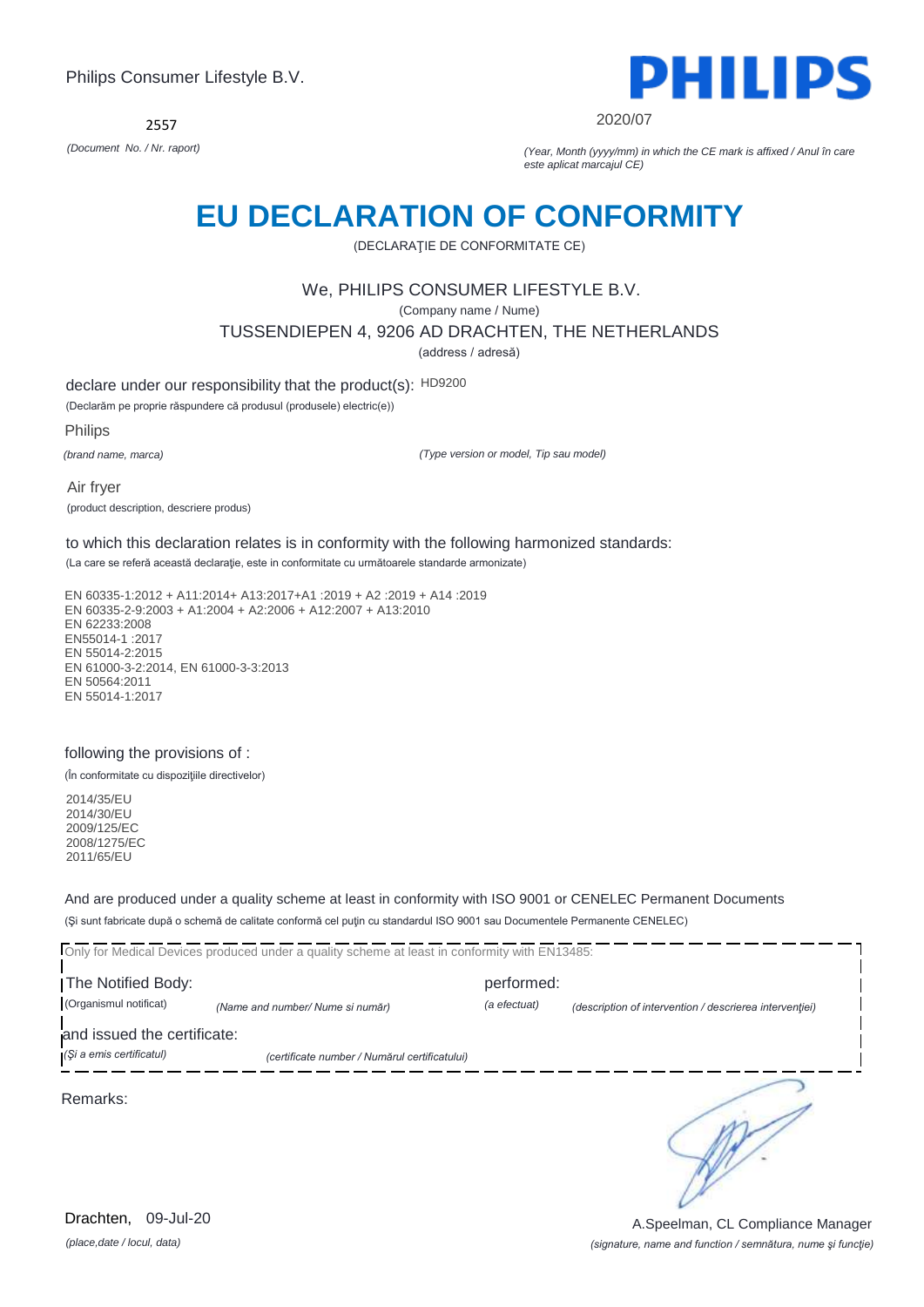

2020/07

*(Document No. / Номер протокола) (Year, Month (yyyy/mm) in which the CE mark is affixed / Год начала маркировки знаком CE)*

## **EU DECLARATION OF CONFORMITY**

(CE Декларация о соответствии)

### We, PHILIPS CONSUMER LIFESTYLE B.V.

(Company name / Юридическое имя)

TUSSENDIEPEN 4, 9206 AD DRACHTEN, THE NETHERLANDS

(address / адрес)

declare under our responsibility that the product(s): HD9200

(Декларируем под нашу ответственность, что электрическая продукция)

Philips

*(brand name, торговая марка)*

*(Type version or model, тип, модель)*

Air fryer (product description, описание продукции)

to which this declaration relates is in conformity with the following harmonized standards:

(указанная в данной декларации, соответствует требованиям следующих стандартов:)

EN 60335-1:2012 + A11:2014+ A13:2017+A1 :2019 + A2 :2019 + A14 :2019 EN 60335-2-9:2003 + A1:2004 + A2:2006 + A12:2007 + A13:2010 EN 62233:2008 EN55014-1 :2017 EN 55014-2:2015 EN 61000-3-2:2014, EN 61000-3-3:2013 EN 50564:2011 EN 55014-1:2017

#### following the provisions of :

(В соответствие с положениями:)

2014/35/EU 2014/30/EU 2009/125/EC 2008/1275/EC 2011/65/EU

And are produced under a quality scheme at least in conformity with ISO 9001 or CENELEC Permanent Documents (по крайней мере, в соответствии с ISO 9001 или)

Only for Medical Devices produced under a quality scheme at least in conformity with EN13485: The Notified Body: performed: (Нотифицированный Орган) *(Name and number/ Название и номер) (проверил(а)) (description of intervention / описание проверки)*  and issued the certificate: *(и выпустил(а) (certificate number / номер сертификата) сертификат)* ∍ Remarks:

*(place,date / место, дата)* Drachten, 09-Jul-20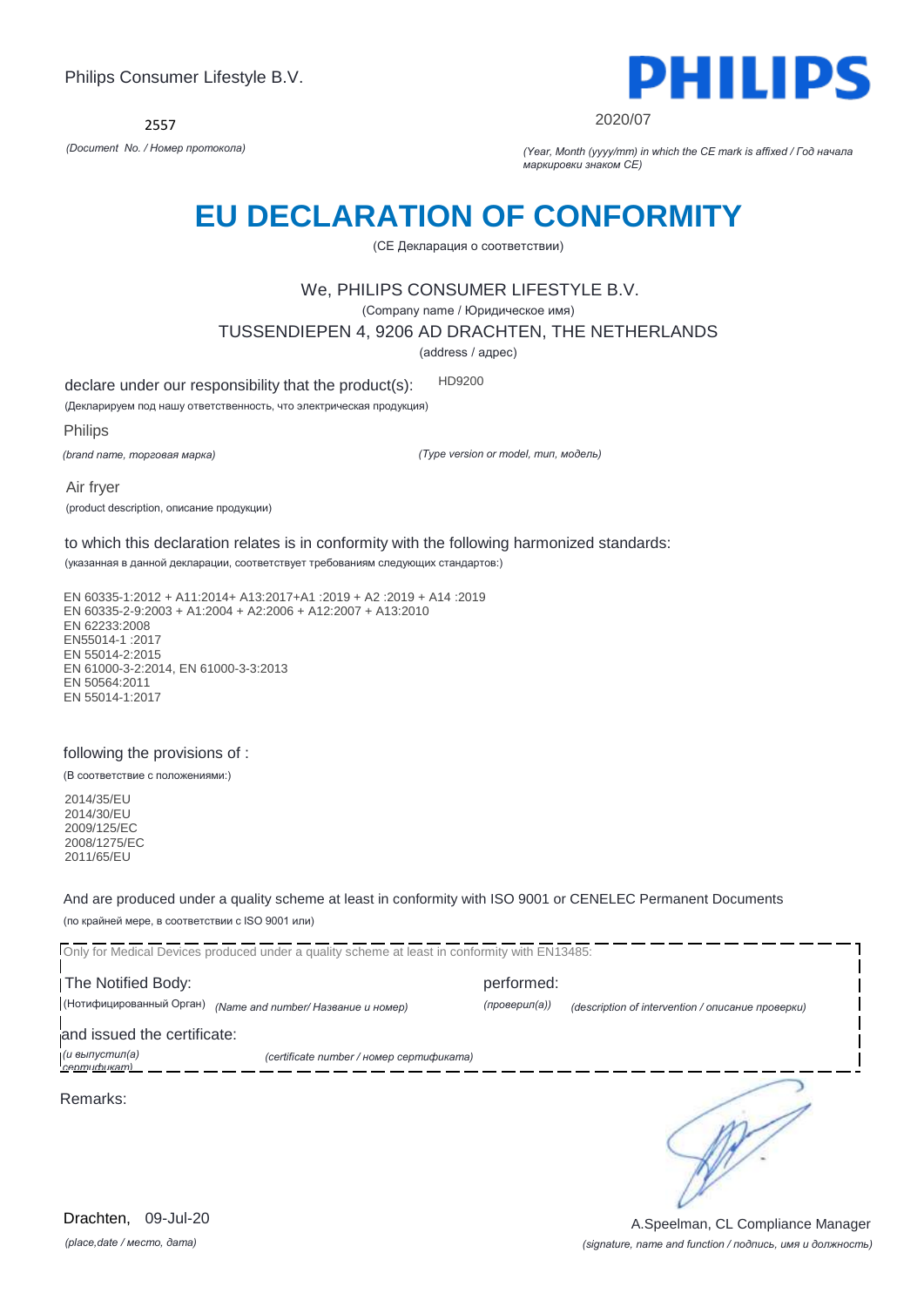2557



#### 2020/07

*(Document No. / Správa č.) (Year, Month (yyyy/mm) in which the CE mark is affixed / Rok v ktorom je opatrený znakom CE)*

## **EU DECLARATION OF CONFORMITY**

(Rok v ktorom je opatrený znakom CE)

## We, PHILIPS CONSUMER LIFESTYLE B.V.

(Company name / Meno )

TUSSENDIEPEN 4, 9206 AD DRACHTEN, THE NETHERLANDS

(address / adresa)

declare under our responsibility that the product(s): HD9200

(Prehlasujeme na svoju zodpovednosť, že elektrický výrobok(y))

Philips

*(brand name, názov značky)*

*(Type version or model, Typové označenie alebo model)*

Air fryer (product description, opis prístroja)

to which this declaration relates is in conformity with the following harmonized standards:

(Na ktorý sa toto vyhlásenie vzťahuje, je v zhode s nasledujúcimi harmonizovanými normami)

EN 60335-1:2012 + A11:2014+ A13:2017+A1 :2019 + A2 :2019 + A14 :2019 EN 60335-2-9:2003 + A1:2004 + A2:2006 + A12:2007 + A13:2010 EN 62233:2008 EN55014-1 :2017 EN 55014-2:2015 EN 61000-3-2:2014, EN 61000-3-3:2013 EN 50564:2011 EN 55014-1:2017

#### following the provisions of :

(V nadväznosti na ustanovenia)

2014/35/EU 2014/30/EU 2009/125/EC 2008/1275/EC 2011/65/EU

And are produced under a quality scheme at least in conformity with ISO 9001 or CENELEC Permanent Documents (A sú vyrobené systémom kvality minimálne v súlade s normou ISO 9001 alebo CENELEC dokumentmi)

Only for Medical Devices produced under a quality scheme at least in conformity with EN13485: The Notified Body: performed: (Notifikovaný orgán) *(Name and number/ Názov a číslo) (vykonal) (description of intervention / opis zásahu)*  and issued the certificate: *(A vydal osvedčenie) (certificate number / číslo osvedčenia)* ∍ Remarks:

*(place,date / miesto, dátum)* Drachten, 09-Jul-20

*(signature, name and function / podpis, meno a funkcia)* A.Speelman, CL Compliance Manager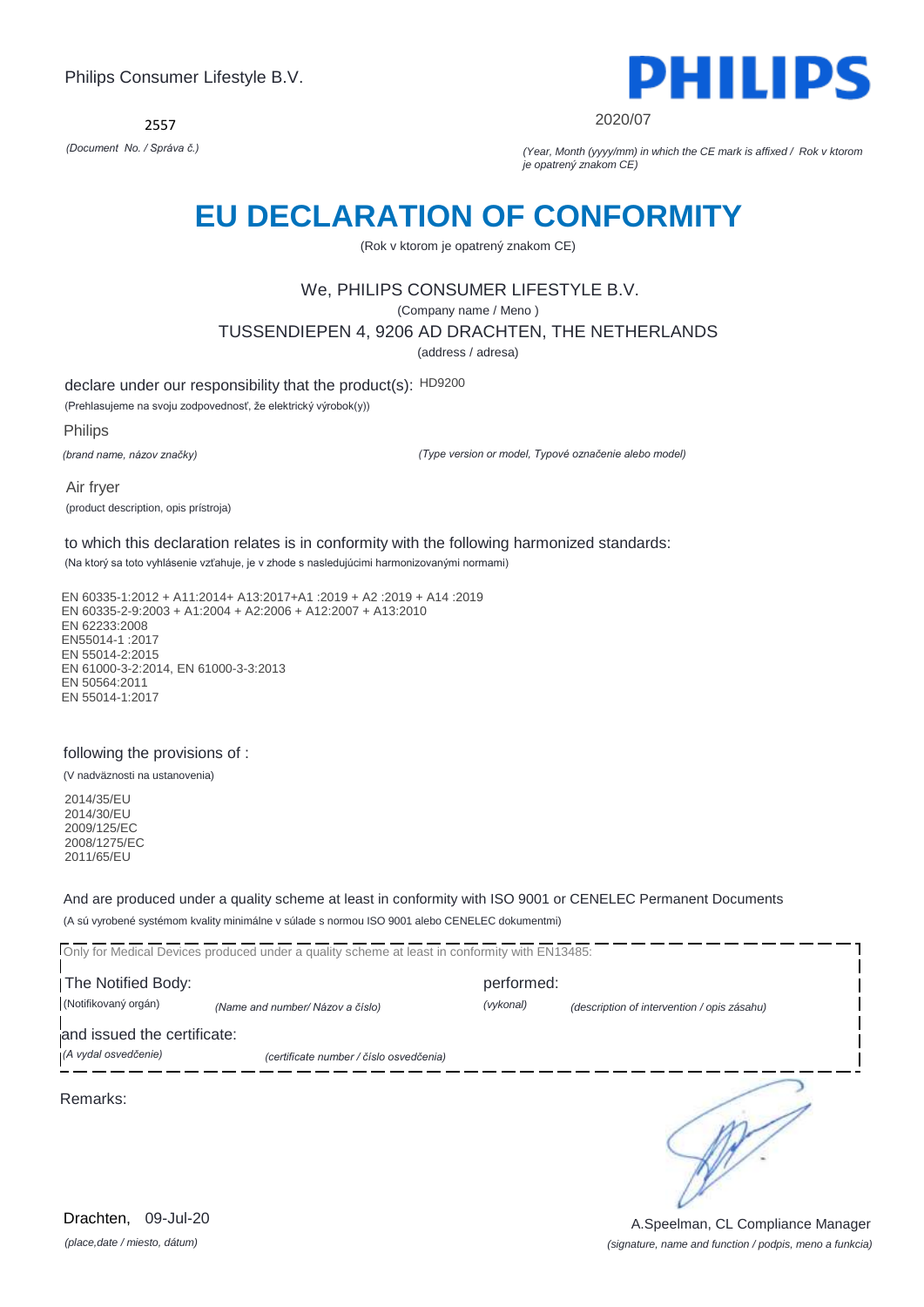

2020/07

*(Document No. / Številka poročila) (Year, Month (yyyy/mm) in which the CE mark is affixed / Leto namstitve CE znaka)*

## **EU DECLARATION OF CONFORMITY**

(Izjava o skladnosti)

## We, PHILIPS CONSUMER LIFESTYLE B.V.

(Company name / Ime)

TUSSENDIEPEN 4, 9206 AD DRACHTEN, THE NETHERLANDS

(address / Naslov)

declare under our responsibility that the product(s): HD9200 (S polno odgovornostjo izjavljamo)

Philips

*(brand name, Ime znamke)*

*(Type version or model, Tip, verzija ali model)*

Air fryer (product description, Opis proizvoda)

to which this declaration relates is in conformity with the following harmonized standards:

(Na katerega se nanaša ta izjava je skladen z naslednjimi harmoniziranimi standardi)

EN 60335-1:2012 + A11:2014+ A13:2017+A1 :2019 + A2 :2019 + A14 :2019 EN 60335-2-9:2003 + A1:2004 + A2:2006 + A12:2007 + A13:2010 EN 62233:2008 EN55014-1 :2017 EN 55014-2:2015 EN 61000-3-2:2014, EN 61000-3-3:2013 EN 50564:2011 EN 55014-1:2017

### following the provisions of :

(V skladu z naslednjimi odločbami)

2014/35/EU 2014/30/EU 2009/125/EC 2008/1275/EC 2011/65/EU

And are produced under a quality scheme at least in conformity with ISO 9001 or CENELEC Permanent Documents (In so proizvedeni v skladu s shemo kakovosti najmanj v skladu z ISO 9001 ali CENELEC stalnimi dokumenti)

Only for Medical Devices produced under a quality scheme at least in conformity with EN13485: The Notified Body: performed: (Priglašeno organ) *(Name and number/ Ime in številka) (Izvršeno) (description of intervention / Opis ukrepa )*  and issued the certificate: *(Izdaja certifikat) (certificate number / Številka certifikata)* ∍ Remarks:

*(place,date / Kraj, datum)* Drachten, 09-Jul-20

*(signature, name and function / Podpis, Ime in funkcija)* A.Speelman, CL Compliance Manager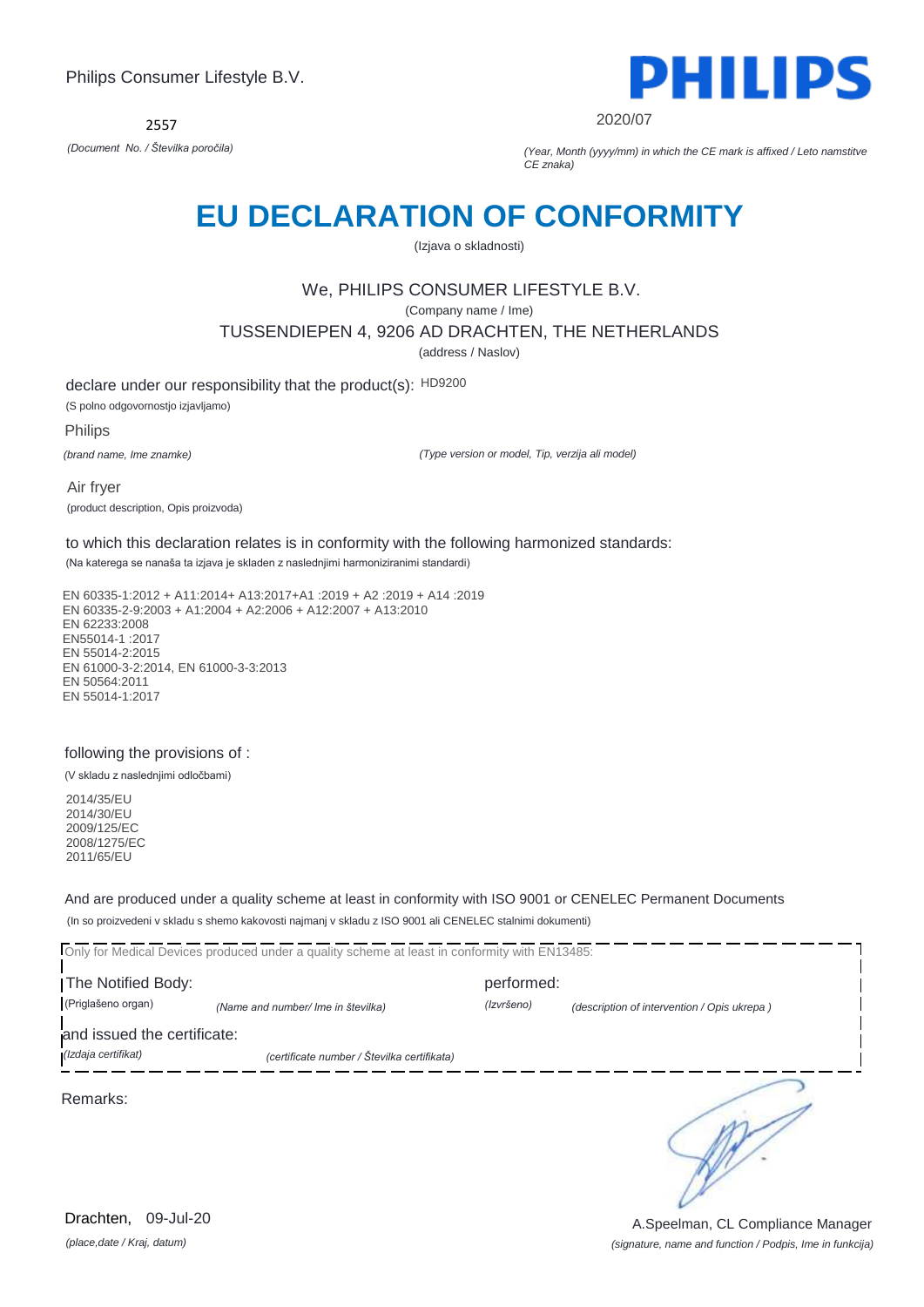

2020/07

*(Document No. / Döküman Numarası) (Year, Month (yyyy/mm) in which the CE mark is affixed / CE İbaresinin eklendiği yıl (yyyy/aa))*

## **EU DECLARATION OF CONFORMITY**

(EU UYGUNLUK BEYANI)

### PHILIPS CONSUMER LIFESTYLE B.V.

(Company name / İmalatçının ismi)

TUSSENDIEPEN 4, 9206 AD DRACHTEN, THE NETHERLANDS

(address / İmalatçının adresi )

This declaration of conformity is issued under the sole responsibility of the manufacturer HD9200

(Bu uygunluk beyanı yalnızca imalatçının kendi sorumluluğu altında düzenlenir) **Philips** 

*(brand name, İsim )*

*(Type version or model, Tip veya model)*

Air fryer

(product description, Ürün Açıklamas )

to which this declaration relates is in conformity with the following harmonized standards:

(aşağıda belirtilen ilgili standartların gerektirdiği uygunluğa sahip olduğunu beyan ederiz)

EN 60335-1:2012 + A11:2014+ A13:2017+A1 :2019 + A2 :2019 + A14 :2019 EN 60335-2-9:2003 + A1:2004 + A2:2006 + A12:2007 + A13:2010 EN 62233:2008 EN55014-1 :2017 EN 55014-2:2015 EN 61000-3-2:2014, EN 61000-3-3:2013 EN 50564:2011 EN 55014-1:2017

#### following the provisions of :

(Yasal hükümler şu şekildedir:)

2014/35/EU 2014/30/EU 2009/125/EC 2008/1275/EC 2011/65/EU

And are produced under a quality scheme at least in conformity with ISO 9001 or CENELEC Permanent Documents (En az ISO 9001 veya CENELEC Daimi Belgelerine uygun kalite şemasına binaen mevcut ürünlerdir)

Only for Medical Devices produced under a quality scheme at least in conformity with EN13485:

The Notified Body: performed: (Yetkili Kurul) *(Name and number/ Isin ve numara) (yerine getirmiştir) (description of intervention /müdahalenin tanımı )* 

and issued the certificate:

*(sertifikayı düzenlemiştir) (certificate number / sertifika numarası)*

Remarks:

*(place,date / Yer ve tarih )* Drachten, 09-Jul-20

∍

*(signature, name and function / İmza, isim ve görevi)* A.Speelman, CL Compliance Manager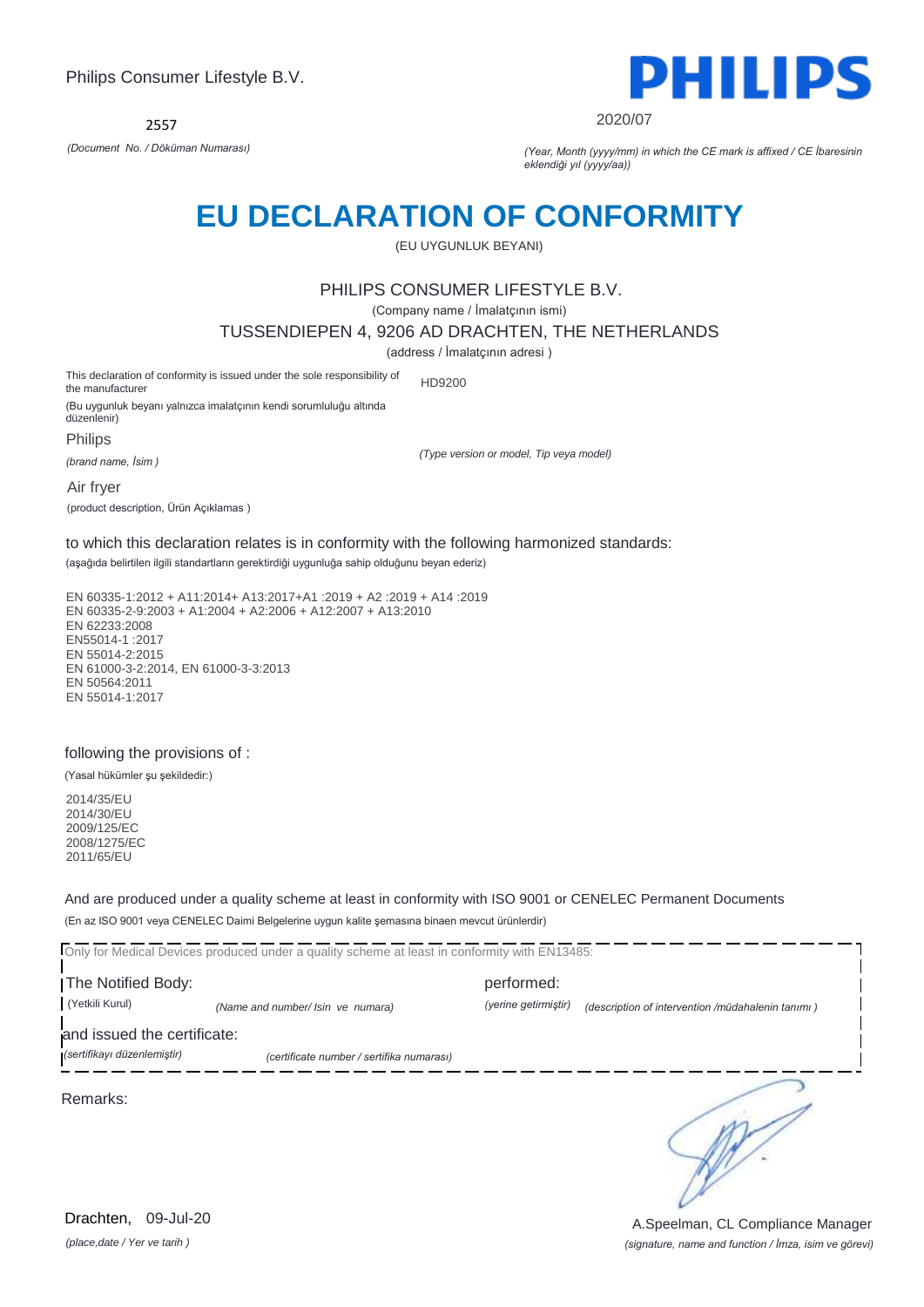2557



2020/07

*(Document No. / Broj izvještaja) (Year, Month (yyyy/mm) in which the CE mark is affixed / Godina ishođenja CE oznake)*

## **EU DECLARATION OF CONFORMITY**

(Izjava o sukladnosti)

## We, PHILIPS CONSUMER LIFESTYLE B.V.

(Company name / Ime)

TUSSENDIEPEN 4, 9206 AD DRACHTEN, THE NETHERLANDS

(address / Adresa)

declare under our responsibility that the product(s): HD9200

(Odgovorno izjavljujemo da je elektični uređaj(i))

Philips

*(brand name, Naziv robne marke)*

*(Type version or model, Tipska oznaka ili model)*

Air fryer (product description, opis proizvoda)

to which this declaration relates is in conformity with the following harmonized standards:

(Na koje se ova izjava odnosi zadovoljava sljedeće usklađene norme)

EN 60335-1:2012 + A11:2014+ A13:2017+A1 :2019 + A2 :2019 + A14 :2019 EN 60335-2-9:2003 + A1:2004 + A2:2006 + A12:2007 + A13:2010 EN 62233:2008 EN55014-1 :2017 EN 55014-2:2015 EN 61000-3-2:2014, EN 61000-3-3:2013 EN 50564:2011 EN 55014-1:2017

### following the provisions of :

(Slijedom odredbi:)

2014/35/EU 2014/30/EU 2009/125/EC 2008/1275/EC 2011/65/EU

And are produced under a quality scheme at least in conformity with ISO 9001 or CENELEC Permanent Documents (najmanje u skladu sa normom ISO 9001 ili)

Only for Medical Devices produced under a quality scheme at least in conformity with EN13485: I The Notified Body: The Notified Body: (Nadležno tijelo) *(Name and number/ Ime i broj) (Izveden) (description of intervention / Opis intervencije)*  and issued the certificate: *(I izdana je potvrda) (certificate number / Broj potvrde)* ∍ Remarks:

*(place,date / Mjesto ,datum)* Drachten, 09-Jul-20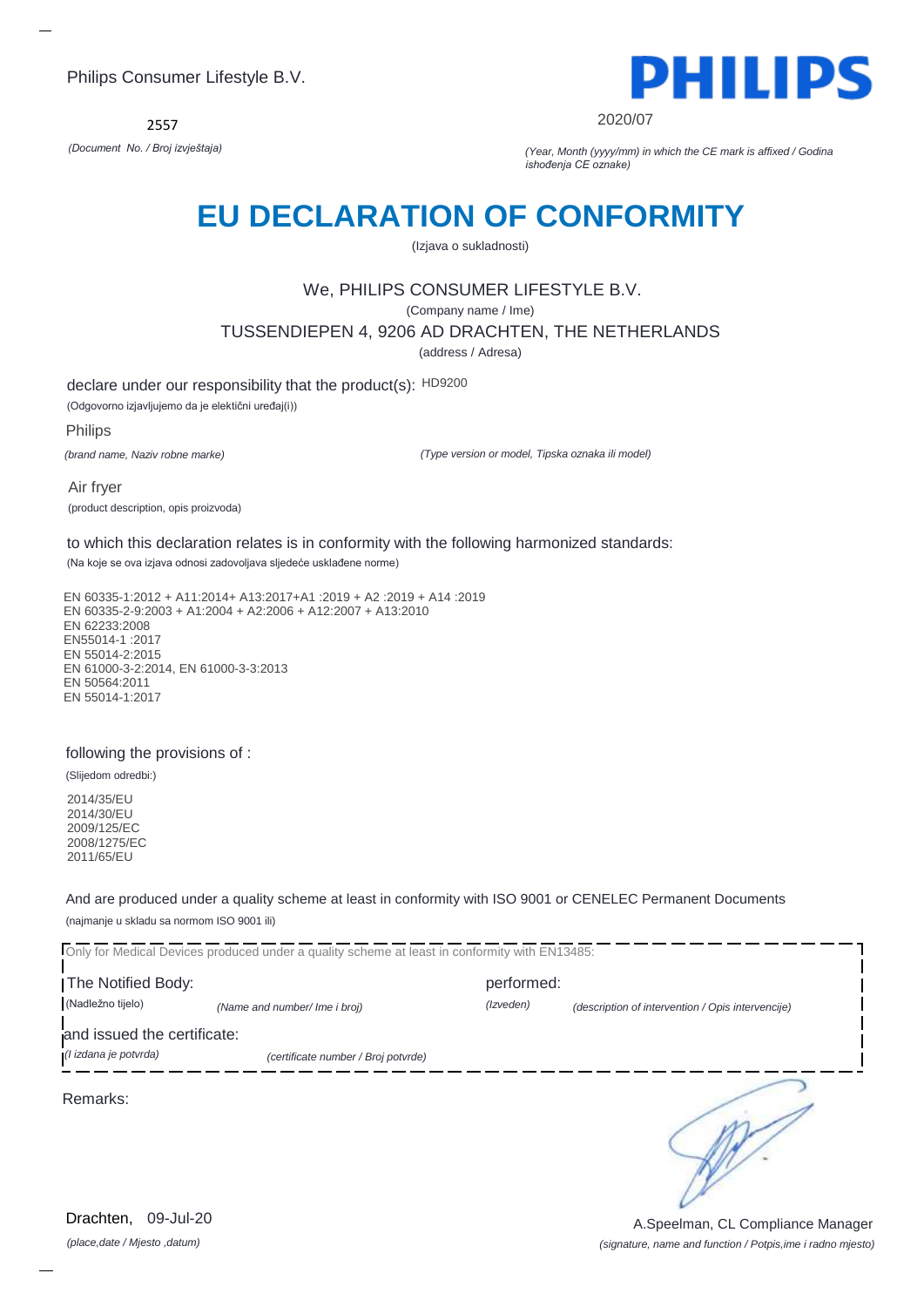2557



2020/07

*(Document No. / Αρ. έκθεσης) (Year, Month (yyyy/mm) in which the CE mark is affixed / Έτος επικόλλησης του σήματος συμμόρφωσης CE)*

## **EU DECLARATION OF CONFORMITY**

(ΔΗΛΩΣΗ ΣΥΜΜΟΡΦΩΣΗΣ CE)

### We, PHILIPS CONSUMER LIFESTYLE B.V.

(Company name / Επωνυμία)

TUSSENDIEPEN 4, 9206 AD DRACHTEN, THE NETHERLANDS

(address / Διεύθυνση)

declare under our responsibility that the product(s): HD9200

(Δηλώνουμε υπεύθυνα ότι το ηλεκτρολογικό προϊόν/ προϊόντα)

Philips

*(brand name, ονομασία μάρκας)*

*(Type version or model, Τύπος έκδοσης ή μοντέλο)*

Air fryer (product description, περιγραφή προϊόντος)

to which this declaration relates is in conformity with the following harmonized standards:

(στο οποίο/ στα οποία αφορά η παρούσα δήλωση συμμορφούται/ συμμορφούνται με τα εξής εναρμονισμένα πρότυπα)

EN 60335-1:2012 + A11:2014+ A13:2017+A1 :2019 + A2 :2019 + A14 :2019 EN 60335-2-9:2003 + A1:2004 + A2:2006 + A12:2007 + A13:2010 EN 62233:2008 EN55014-1 :2017 EN 55014-2:2015 EN 61000-3-2:2014, EN 61000-3-3:2013 EN 50564:2011 EN 55014-1:2017

#### following the provisions of :

(Σύμφωνα με τις διατάξεις των οδηγιών)

2014/35/EU 2014/30/EU 2009/125/EC 2008/1275/EC 2011/65/EU

And are produced under a quality scheme at least in conformity with ISO 9001 or CENELEC Permanent Documents

(Και παράγεται/ παράγονται σύμφωνα με ένα ποιοτικό πρόγραμμα που συμμορφούται, κατ'ελάχιστον, με το πρότυπο ISO 9001 ή με τα Μόνιμα Έγγραφα Τεκμηρίωσης της CENELEC)

Only for Medical Devices produced under a quality scheme at least in conformity with EN13485: The Notified Body: performed: (Ο ειδοποιηθείς οργανισμός) *(Name and number/ Ονομασία και αριθμός) (διεξήγαγε) (description of intervention / περιγραφή παρέμβασης)*  and issued the certificate: *(Και εξέδωσε το πιστοποιητικό) (certificate number / αριθμός πιστοποιητικού)* ∍ Remarks:

*(place,date / τόπος, ημερομηνία)* Drachten, 09-Jul-20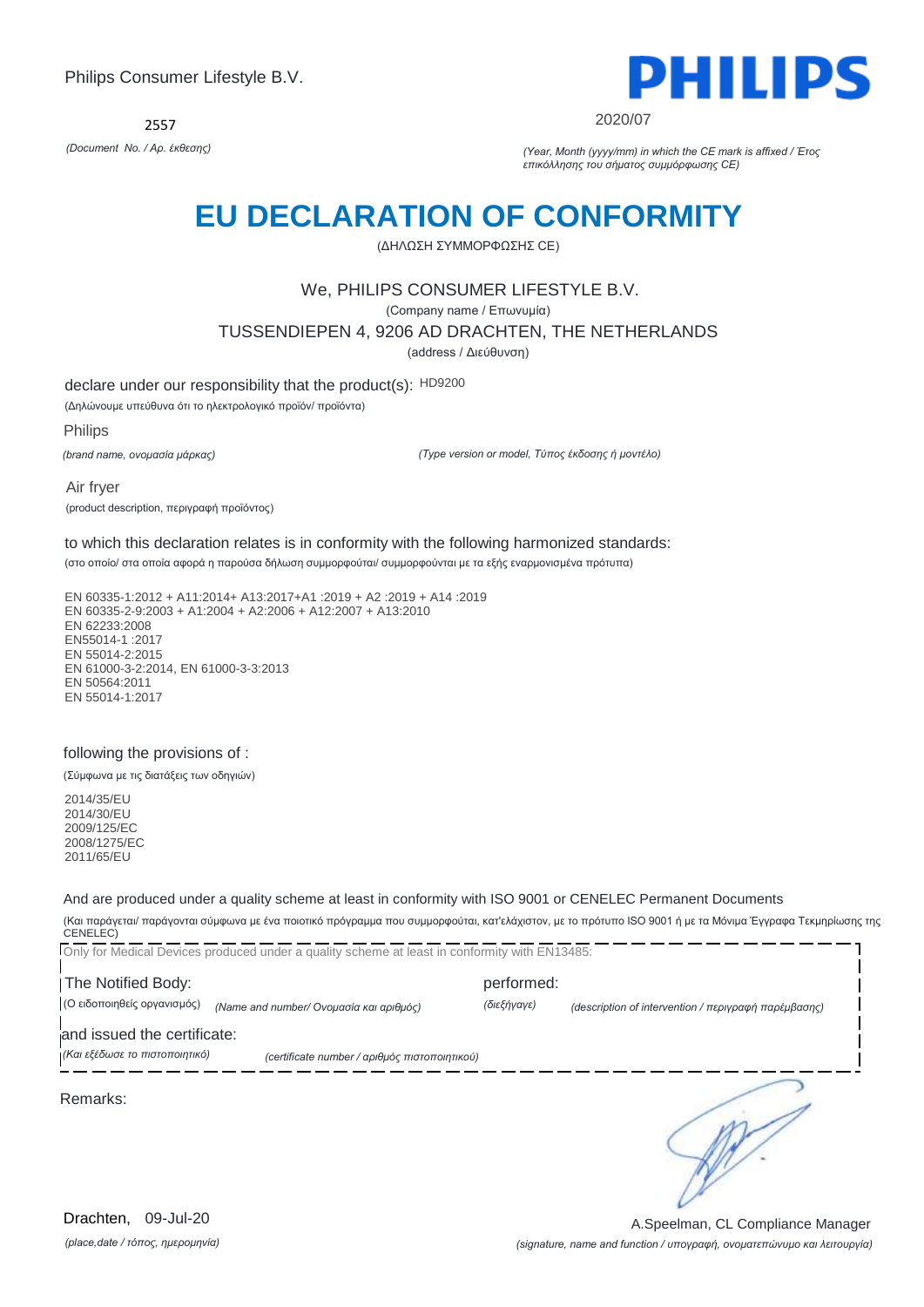2557



2020/07

*(Document No. / Документ №) (Year, Month (yyyy/mm) in which the CE mark is affixed / Година на поставяне на CE маркировката)*

# **EU DECLARATION OF CONFORMITY**

(CE Декларация за съответствие)

## We, PHILIPS CONSUMER LIFESTYLE B.V.

(Company name / Име )

TUSSENDIEPEN 4, 9206 AD DRACHTEN, THE NETHERLANDS

(address / адрес)

declare under our responsibility that the product(s): HD9200

(Декларираме на наша отговорност, че електрическият(те) уред(и):)

Philips

*(Brand name, търговска марка)*

*(Type version or model, Серия или модел)*

Air fryer (product description, описание на продукта(ите))

to which this declaration relates is in conformity with the following harmonized standards:

(Към който(които) се отнася тази декларация е(са) в съответствие със следните установени стандарти)

EN 60335-1:2012 + A11:2014+ A13:2017+A1 :2019 + A2 :2019 + A14 :2019 EN 60335-2-9:2003 + A1:2004 + A2:2006 + A12:2007 + A13:2010 EN 62233:2008 EN55014-1 :2017 EN 55014-2:2015 EN 61000-3-2:2014, EN 61000-3-3:2013 EN 50564:2011 EN 55014-1:2017

#### following the provisions of :

(В съответствие с директиви:)

2014/35/EU 2014/30/EU 2009/125/EC 2008/1275/EC 2011/65/EU

And are produced under a quality scheme at least in conformity with ISO 9001 or CENELEC Permanent Documents (и са произведени под система за качествен контрол най-малко в съответствие с ISO 9001 или)

Only for Medical Devices produced under a quality scheme at least in conformity with EN13485: I The Notified Body: The Notified Body: (Известяващата институция) *(Name and number/ Име и номер) (извърши) (description of intervention / описание на проверката)*  and issued the certificate: *(И издаде сертификат) (certificate number / номер на сертификата)* ∍ Remarks:

*(place,date / място, дата)* Drachten, 09-Jul-20